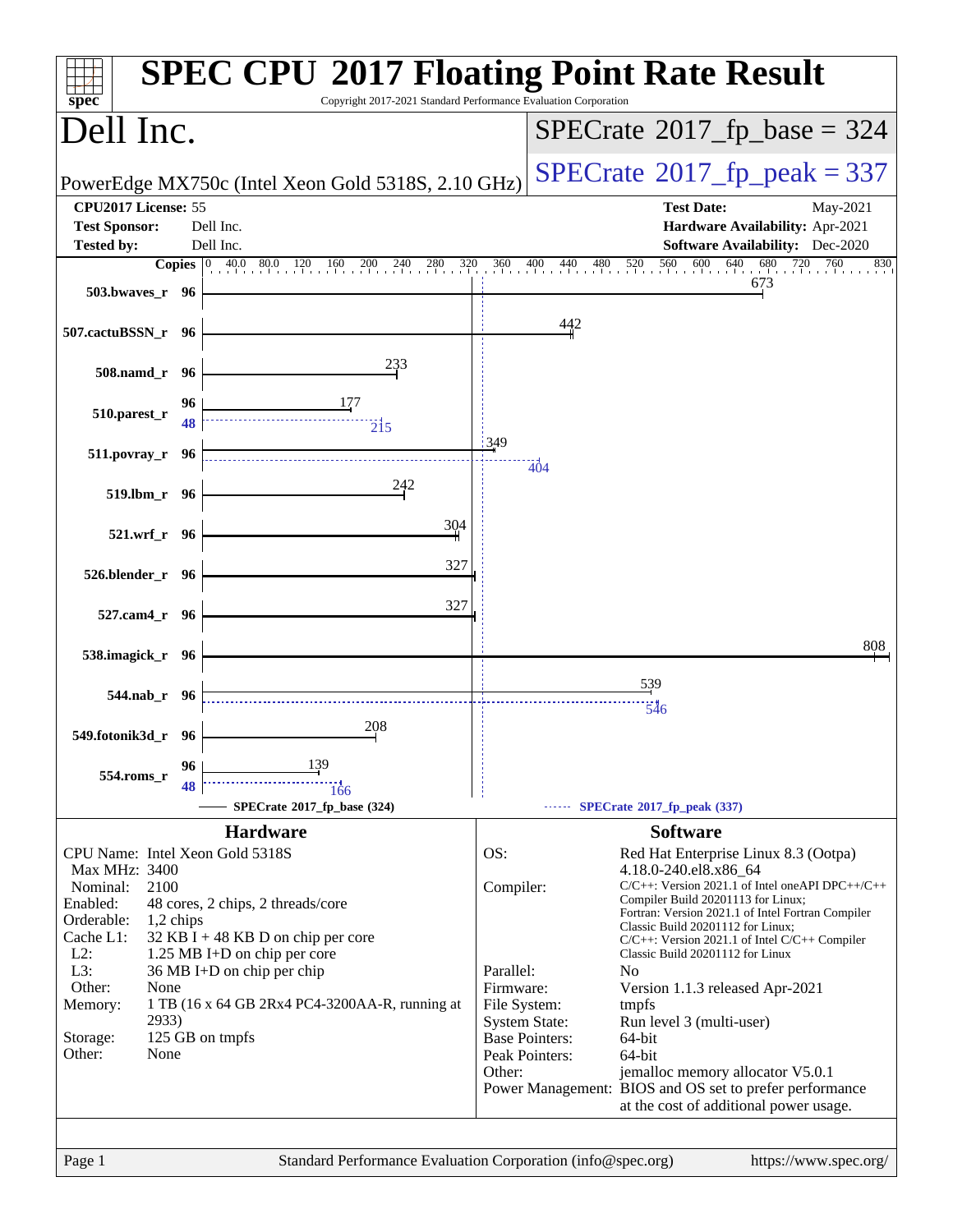| <b>SPEC CPU®2017 Floating Point Rate Result</b><br>Copyright 2017-2021 Standard Performance Evaluation Corporation<br>spec <sup>®</sup>                                                                                                             |                                                                                    |                |            |                                                                                                          |              |                      |       |               |                |                   |                |              |                                            |              |
|-----------------------------------------------------------------------------------------------------------------------------------------------------------------------------------------------------------------------------------------------------|------------------------------------------------------------------------------------|----------------|------------|----------------------------------------------------------------------------------------------------------|--------------|----------------------|-------|---------------|----------------|-------------------|----------------|--------------|--------------------------------------------|--------------|
| Dell Inc.                                                                                                                                                                                                                                           |                                                                                    |                |            |                                                                                                          |              |                      |       |               |                |                   |                |              | $SPECrate$ <sup>®</sup> 2017_fp_base = 324 |              |
|                                                                                                                                                                                                                                                     | $SPECTate@2017fr peak = 337$<br>PowerEdge MX750c (Intel Xeon Gold 5318S, 2.10 GHz) |                |            |                                                                                                          |              |                      |       |               |                |                   |                |              |                                            |              |
| CPU2017 License: 55<br><b>Test Date:</b><br>May-2021<br><b>Test Sponsor:</b><br>Hardware Availability: Apr-2021<br>Dell Inc.<br><b>Software Availability:</b> Dec-2020<br><b>Tested by:</b><br>Dell Inc.                                            |                                                                                    |                |            |                                                                                                          |              |                      |       |               |                |                   |                |              |                                            |              |
|                                                                                                                                                                                                                                                     |                                                                                    |                |            |                                                                                                          |              | <b>Results Table</b> |       |               |                |                   |                |              |                                            |              |
|                                                                                                                                                                                                                                                     |                                                                                    |                |            | <b>Base</b>                                                                                              |              |                      |       |               |                |                   | <b>Peak</b>    |              |                                            |              |
| <b>Benchmark</b>                                                                                                                                                                                                                                    | <b>Copies</b>                                                                      | <b>Seconds</b> | Ratio      | <b>Seconds</b>                                                                                           | <b>Ratio</b> | <b>Seconds</b>       | Ratio | <b>Copies</b> | <b>Seconds</b> | <b>Ratio</b>      | <b>Seconds</b> | <b>Ratio</b> | <b>Seconds</b>                             | <b>Ratio</b> |
| 503.bwaves_r                                                                                                                                                                                                                                        | 96                                                                                 | 1430           | 673        | 1430                                                                                                     | 673          |                      |       | 96            | 1430           | 673               | 1430           | 673          |                                            |              |
| 507.cactuBSSN r                                                                                                                                                                                                                                     | 96                                                                                 | 273            | 445        | 275                                                                                                      | 442          |                      |       | 96            | 273            | 445               | 275            | 442          |                                            |              |
| 508.namd_r                                                                                                                                                                                                                                          | 96                                                                                 | 391            | 234        | 392                                                                                                      | 233          |                      |       | 96            | 391            | 234               | 392            | 233          |                                            |              |
| 510.parest_r                                                                                                                                                                                                                                        | 96                                                                                 | 1415           | 177        | 1409                                                                                                     | 178          |                      |       | 48            | 585            | 215               | 583            | 215          |                                            |              |
| $511.povray_r$                                                                                                                                                                                                                                      | 96                                                                                 | 643            | 349        | 638                                                                                                      | 351          |                      |       | 96            | 554            | 404               | 554            | 404          |                                            |              |
| 519.1bm_r                                                                                                                                                                                                                                           | 96                                                                                 | 417            | 242        | 419                                                                                                      | 242          |                      |       | 96            | 417            | 242               | 419            | 242          |                                            |              |
| $521.wrf_r$                                                                                                                                                                                                                                         | 96                                                                                 | 708            | 304        | 698                                                                                                      | 308          |                      |       | 96            | 708            | 304               | 698            | 308          |                                            |              |
| 526.blender_r                                                                                                                                                                                                                                       | 96                                                                                 | 447            | 327        | 446                                                                                                      | 328          |                      |       | 96            | 447            | 327               | 446            | 328          |                                            |              |
| $527.cam4_r$                                                                                                                                                                                                                                        | 96                                                                                 | 513            | 327        | 514                                                                                                      | 327          |                      |       | 96            | 513            | 327               | 514            | 327          |                                            |              |
| 538.imagick_r                                                                                                                                                                                                                                       | 96                                                                                 | 296            | 808        | 289                                                                                                      | 826          |                      |       | 96            | 296            | 808               | 289            | 826          |                                            |              |
| 544.nab_r<br>549.fotonik3d_r                                                                                                                                                                                                                        | 96<br>96                                                                           | 300            | 539        | 300<br>1795                                                                                              | 539          |                      |       | 96<br>96      | 295            | 548               | 296            | 546<br>208   |                                            |              |
|                                                                                                                                                                                                                                                     | 96                                                                                 | 1796<br>1095   | 208<br>139 | 1092                                                                                                     | 208<br>140   |                      |       | 48            | 1796<br>457    | <b>208</b><br>167 | 1795           |              |                                            |              |
| $554$ .roms_r<br>$SPECrate^{\circ}2017$ _fp_base =                                                                                                                                                                                                  |                                                                                    |                | 324        |                                                                                                          |              |                      |       |               |                |                   | 460            | 166          |                                            |              |
| $SPECrate^*2017_fp_peak =$                                                                                                                                                                                                                          |                                                                                    |                | 337        |                                                                                                          |              |                      |       |               |                |                   |                |              |                                            |              |
|                                                                                                                                                                                                                                                     |                                                                                    |                |            | Results appear in the order in which they were run. Bold underlined text indicates a median measurement. |              |                      |       |               |                |                   |                |              |                                            |              |
|                                                                                                                                                                                                                                                     |                                                                                    |                |            |                                                                                                          |              |                      |       |               |                |                   |                |              |                                            |              |
| <b>Submit Notes</b><br>The numactl mechanism was used to bind copies to processors. The config file option 'submit'<br>was used to generate numactl commands to bind each copy to a specific processor.<br>For details, please see the config file. |                                                                                    |                |            |                                                                                                          |              |                      |       |               |                |                   |                |              |                                            |              |
| <b>Operating System Notes</b><br>Stack size set to unlimited using "ulimit -s unlimited"                                                                                                                                                            |                                                                                    |                |            |                                                                                                          |              |                      |       |               |                |                   |                |              |                                            |              |
| Furironment wariables set by runcou before the start of the run:                                                                                                                                                                                    |                                                                                    |                |            | <b>Environment Variables Notes</b>                                                                       |              |                      |       |               |                |                   |                |              |                                            |              |

```
es set by runcpu before the start of the run
LD_LIBRARY_PATH =
      "/mnt/ramdisk/cpu2017-1.1.7-ic2021.1/lib/intel64:/mnt/ramdisk/cpu2017-1.
      1.7-ic2021.1/je5.0.1-64"
MALLOC_CONF = "retain:true"
```
## **[General Notes](http://www.spec.org/auto/cpu2017/Docs/result-fields.html#GeneralNotes)**

 Binaries compiled on a system with 1x Intel Core i9-7980XE CPU + 64GB RAM memory using Red Hat Enterprise Linux 8.1

**(Continued on next page)**

Page 2 Standard Performance Evaluation Corporation [\(info@spec.org\)](mailto:info@spec.org) <https://www.spec.org/>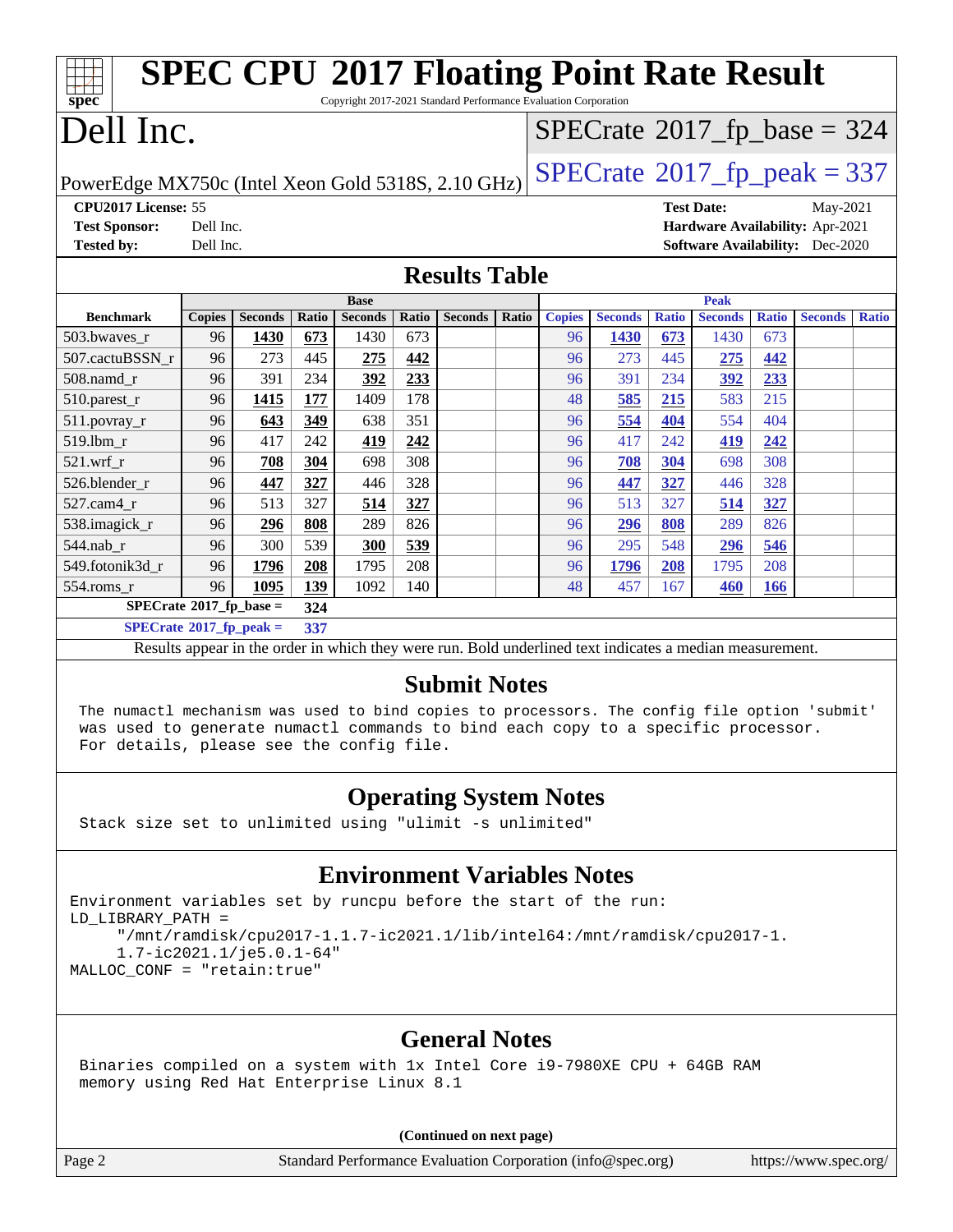| <b>SPEC CPU®2017 Floating Point Rate Result</b><br>$\frac{1}{\sqrt{1-\frac{1}{\sqrt{1-\frac{1}{\sqrt{1-\frac{1}{\sqrt{1-\frac{1}{\sqrt{1-\frac{1}{\sqrt{1-\frac{1}{\sqrt{1-\frac{1}{\sqrt{1-\frac{1}{\sqrt{1-\frac{1}{\sqrt{1-\frac{1}{\sqrt{1-\frac{1}{\sqrt{1-\frac{1}{\sqrt{1-\frac{1}{\sqrt{1-\frac{1}{\sqrt{1-\frac{1}{\sqrt{1-\frac{1}{\sqrt{1-\frac{1}{\sqrt{1-\frac{1}{\sqrt{1-\frac{1}{\sqrt{1-\frac{1}{\sqrt{1-\frac{1}{\sqrt{1-\frac{1}{\sqrt{1-\frac{1}{\sqrt{1-\frac{1$ |                                        |
|--------------------------------------------------------------------------------------------------------------------------------------------------------------------------------------------------------------------------------------------------------------------------------------------------------------------------------------------------------------------------------------------------------------------------------------------------------------------------------------|----------------------------------------|
| Copyright 2017-2021 Standard Performance Evaluation Corporation                                                                                                                                                                                                                                                                                                                                                                                                                      |                                        |
| Dell Inc.                                                                                                                                                                                                                                                                                                                                                                                                                                                                            | $SPECrate^{\circ}2017\_fp\_base = 324$ |
| PowerEdge MX750c (Intel Xeon Gold 5318S, 2.10 GHz) $\left $ SPECrate®2017_fp_peak = 337                                                                                                                                                                                                                                                                                                                                                                                              |                                        |

| <b>CPU2017 License: 55</b> |  |
|----------------------------|--|
|----------------------------|--|

**[Tested by:](http://www.spec.org/auto/cpu2017/Docs/result-fields.html#Testedby)** Dell Inc. **[Software Availability:](http://www.spec.org/auto/cpu2017/Docs/result-fields.html#SoftwareAvailability)** Dec-2020

**[CPU2017 License:](http://www.spec.org/auto/cpu2017/Docs/result-fields.html#CPU2017License)** 55 **[Test Date:](http://www.spec.org/auto/cpu2017/Docs/result-fields.html#TestDate)** May-2021 **[Test Sponsor:](http://www.spec.org/auto/cpu2017/Docs/result-fields.html#TestSponsor)** Dell Inc. **[Hardware Availability:](http://www.spec.org/auto/cpu2017/Docs/result-fields.html#HardwareAvailability)** Apr-2021

### **[General Notes \(Continued\)](http://www.spec.org/auto/cpu2017/Docs/result-fields.html#GeneralNotes)**

 NA: The test sponsor attests, as of date of publication, that CVE-2017-5754 (Meltdown) is mitigated in the system as tested and documented. Yes: The test sponsor attests, as of date of publication, that CVE-2017-5753 (Spectre variant 1) is mitigated in the system as tested and documented. Yes: The test sponsor attests, as of date of publication, that CVE-2017-5715 (Spectre variant 2) is mitigated in the system as tested and documented.

 Transparent Huge Pages enabled by default Prior to runcpu invocation Filesystem page cache synced and cleared with: sync; echo 3> /proc/sys/vm/drop\_caches runcpu command invoked through numactl i.e.: numactl --interleave=all runcpu <etc> jemalloc, a general purpose malloc implementation built with the RedHat Enterprise 7.5, and the system compiler gcc 4.8.5 sources available from jemalloc.net or<https://github.com/jemalloc/jemalloc/releases>

Benchmark run from a 125 GB ramdisk created with the cmd: "mount -t tmpfs -o size=125G tmpfs /mnt/ramdisk"

### **[Platform Notes](http://www.spec.org/auto/cpu2017/Docs/result-fields.html#PlatformNotes)**

 BIOS settings: Sub NUMA Cluster : 2-Way Clustering Virtualization Technology : Disabled System Profile : Custom CPU Power Management : Maximum Performance C1E : Disabled C States : Autonomous Memory Patrol Scrub : Disabled Energy Efficiency Policy : Performance CPU Interconnect Bus Link Power Management : Disabled Sysinfo program /mnt/ramdisk/cpu2017-1.1.7-ic2021.1/bin/sysinfo Rev: r6538 of 2020-09-24 e8664e66d2d7080afeaa89d4b38e2f1c running on localhost.localdomain Sat May 22 07:30:38 2021 SUT (System Under Test) info as seen by some common utilities. For more information on this section, see <https://www.spec.org/cpu2017/Docs/config.html#sysinfo> From /proc/cpuinfo model name : Intel(R) Xeon(R) Gold 5318S CPU @ 2.10GHz 2 "physical id"s (chips) **(Continued on next page)**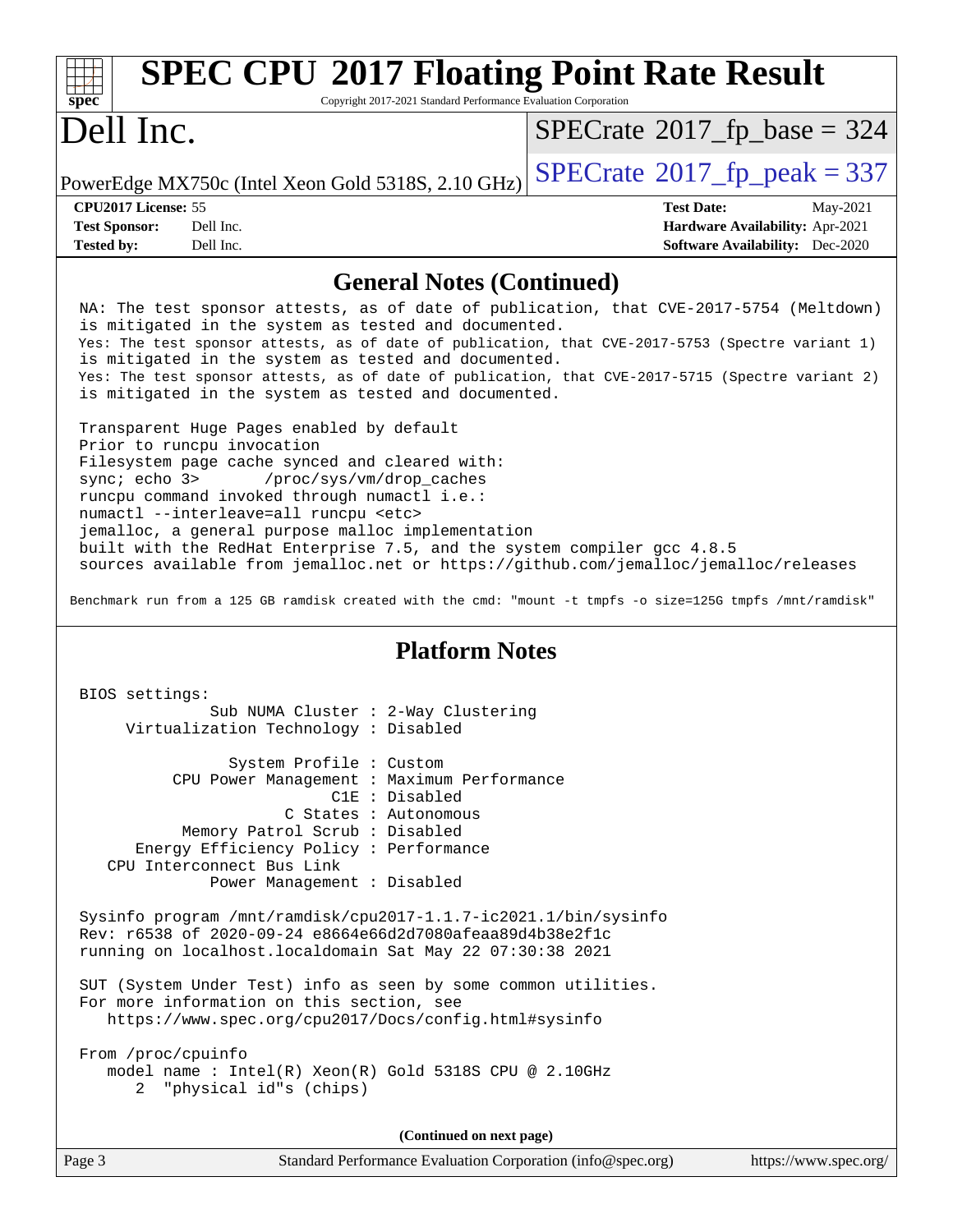| $spec^*$                                                                                                                                                                                                                                                                                                                                                                                                                                                                | Copyright 2017-2021 Standard Performance Evaluation Corporation                                                                                                                                                                                                                                                    | <b>SPEC CPU®2017 Floating Point Rate Result</b>                                                                                                                                                                                                                                                                                                                                                                                                                                                                                                                                                                                                                                                                                                                                                                                                                                                                                                                                                                                              |                                                                                       |
|-------------------------------------------------------------------------------------------------------------------------------------------------------------------------------------------------------------------------------------------------------------------------------------------------------------------------------------------------------------------------------------------------------------------------------------------------------------------------|--------------------------------------------------------------------------------------------------------------------------------------------------------------------------------------------------------------------------------------------------------------------------------------------------------------------|----------------------------------------------------------------------------------------------------------------------------------------------------------------------------------------------------------------------------------------------------------------------------------------------------------------------------------------------------------------------------------------------------------------------------------------------------------------------------------------------------------------------------------------------------------------------------------------------------------------------------------------------------------------------------------------------------------------------------------------------------------------------------------------------------------------------------------------------------------------------------------------------------------------------------------------------------------------------------------------------------------------------------------------------|---------------------------------------------------------------------------------------|
| Dell Inc.                                                                                                                                                                                                                                                                                                                                                                                                                                                               |                                                                                                                                                                                                                                                                                                                    | $SPECrate^{\circ}2017$ _fp_base = 324                                                                                                                                                                                                                                                                                                                                                                                                                                                                                                                                                                                                                                                                                                                                                                                                                                                                                                                                                                                                        |                                                                                       |
| PowerEdge MX750c (Intel Xeon Gold 5318S, 2.10 GHz)                                                                                                                                                                                                                                                                                                                                                                                                                      |                                                                                                                                                                                                                                                                                                                    | $SPECTate@2017fr peak = 337$                                                                                                                                                                                                                                                                                                                                                                                                                                                                                                                                                                                                                                                                                                                                                                                                                                                                                                                                                                                                                 |                                                                                       |
| CPU2017 License: 55<br><b>Test Sponsor:</b><br>Dell Inc.<br><b>Tested by:</b><br>Dell Inc.                                                                                                                                                                                                                                                                                                                                                                              |                                                                                                                                                                                                                                                                                                                    | <b>Test Date:</b>                                                                                                                                                                                                                                                                                                                                                                                                                                                                                                                                                                                                                                                                                                                                                                                                                                                                                                                                                                                                                            | May-2021<br>Hardware Availability: Apr-2021<br><b>Software Availability:</b> Dec-2020 |
|                                                                                                                                                                                                                                                                                                                                                                                                                                                                         | <b>Platform Notes (Continued)</b>                                                                                                                                                                                                                                                                                  |                                                                                                                                                                                                                                                                                                                                                                                                                                                                                                                                                                                                                                                                                                                                                                                                                                                                                                                                                                                                                                              |                                                                                       |
| 96 "processors"                                                                                                                                                                                                                                                                                                                                                                                                                                                         |                                                                                                                                                                                                                                                                                                                    |                                                                                                                                                                                                                                                                                                                                                                                                                                                                                                                                                                                                                                                                                                                                                                                                                                                                                                                                                                                                                                              |                                                                                       |
| cpu cores : 24<br>siblings : 48                                                                                                                                                                                                                                                                                                                                                                                                                                         |                                                                                                                                                                                                                                                                                                                    | cores, siblings (Caution: counting these is hw and system dependent. The following<br>excerpts from /proc/cpuinfo might not be reliable. Use with caution.)<br>physical 0: cores 0 1 2 3 4 5 6 7 8 9 10 11 12 13 14 15 16 17 18 19 20 21 22 23<br>physical 1: cores 0 1 2 3 4 5 6 7 8 9 10 11 12 13 14 15 16 17 18 19 20 21 22 23                                                                                                                                                                                                                                                                                                                                                                                                                                                                                                                                                                                                                                                                                                            |                                                                                       |
| From lscpu:                                                                                                                                                                                                                                                                                                                                                                                                                                                             |                                                                                                                                                                                                                                                                                                                    |                                                                                                                                                                                                                                                                                                                                                                                                                                                                                                                                                                                                                                                                                                                                                                                                                                                                                                                                                                                                                                              |                                                                                       |
| Architecture:<br>$CPU$ op-mode( $s$ ):<br>Byte Order:<br>CPU(s):<br>On-line CPU(s) list: $0-95$<br>Thread(s) per core:<br>$Core(s)$ per socket:<br>Socket(s):<br>NUMA $node(s):$<br>Vendor ID:<br>CPU family:<br>Model:<br>Model name:<br>Stepping:<br>CPU MHz:<br>BogoMIPS:<br>Virtualization:<br>L1d cache:<br>Lli cache:<br>$L2$ cache:<br>L3 cache:<br>NUMA $node0$ $CPU(s)$ :<br>NUMA nodel CPU(s):<br>NUMA $node2$ $CPU(s)$ :<br>NUMA $node3$ $CPU(s):$<br>Flags: | x86 64<br>$32$ -bit, $64$ -bit<br>Little Endian<br>96<br>2<br>24<br>2<br>4<br>GenuineIntel<br>6<br>106<br>Intel(R) Xeon(R) Gold 5318S CPU @ 2.10GHz<br>6<br>2749.908<br>4200.00<br>$VT - x$<br>48K<br>32K<br>1280K<br>36864K<br>$0 - 11, 48 - 59$<br>$12 - 23,60 - 71$<br>$24 - 35, 72 - 83$<br>$36 - 47, 84 - 95$ | fpu vme de pse tsc msr pae mce cx8 apic sep mtrr pge mca cmov<br>pat pse36 clflush dts acpi mmx fxsr sse sse2 ss ht tm pbe syscall nx pdpelgb rdtscp<br>lm constant_tsc art arch_perfmon pebs bts rep_good nopl xtopology nonstop_tsc cpuid<br>aperfmperf pni pclmulqdq dtes64 monitor ds_cpl vmx smx est tm2 ssse3 sdbg fma cx16<br>xtpr pdcm pcid dca sse4_1 sse4_2 x2apic movbe popcnt tsc_deadline_timer aes xsave<br>avx f16c rdrand lahf_lm abm 3dnowprefetch cpuid_fault epb cat_13 invpcid_single<br>intel_ppin ssbd mba ibrs ibpb stibp ibrs_enhanced fsgsbase tsc_adjust bmil hle avx2<br>smep bmi2 erms invpcid cqm rdt_a avx512f avx512dq rdseed adx smap avx512ifma<br>clflushopt clwb intel_pt avx512cd sha_ni avx512bw avx512vl xsaveopt xsavec xgetbvl<br>xsaves cqm_llc cqm_occup_llc cqm_mbm_total cqm_mbm_local split_lock_detect wbnoinvd<br>dtherm ida arat pln pts avx512vbmi umip pku ospke avx512_vbmi2 gfni vaes vpclmulqdq<br>avx512_vnni avx512_bitalg tme avx512_vpopcntdq la57 rdpid md_clear pconfig flush_11d |                                                                                       |
| arch_capabilities                                                                                                                                                                                                                                                                                                                                                                                                                                                       |                                                                                                                                                                                                                                                                                                                    |                                                                                                                                                                                                                                                                                                                                                                                                                                                                                                                                                                                                                                                                                                                                                                                                                                                                                                                                                                                                                                              |                                                                                       |
|                                                                                                                                                                                                                                                                                                                                                                                                                                                                         | (Continued on next page)                                                                                                                                                                                                                                                                                           |                                                                                                                                                                                                                                                                                                                                                                                                                                                                                                                                                                                                                                                                                                                                                                                                                                                                                                                                                                                                                                              |                                                                                       |
| Page 4                                                                                                                                                                                                                                                                                                                                                                                                                                                                  | Standard Performance Evaluation Corporation (info@spec.org)                                                                                                                                                                                                                                                        |                                                                                                                                                                                                                                                                                                                                                                                                                                                                                                                                                                                                                                                                                                                                                                                                                                                                                                                                                                                                                                              | https://www.spec.org/                                                                 |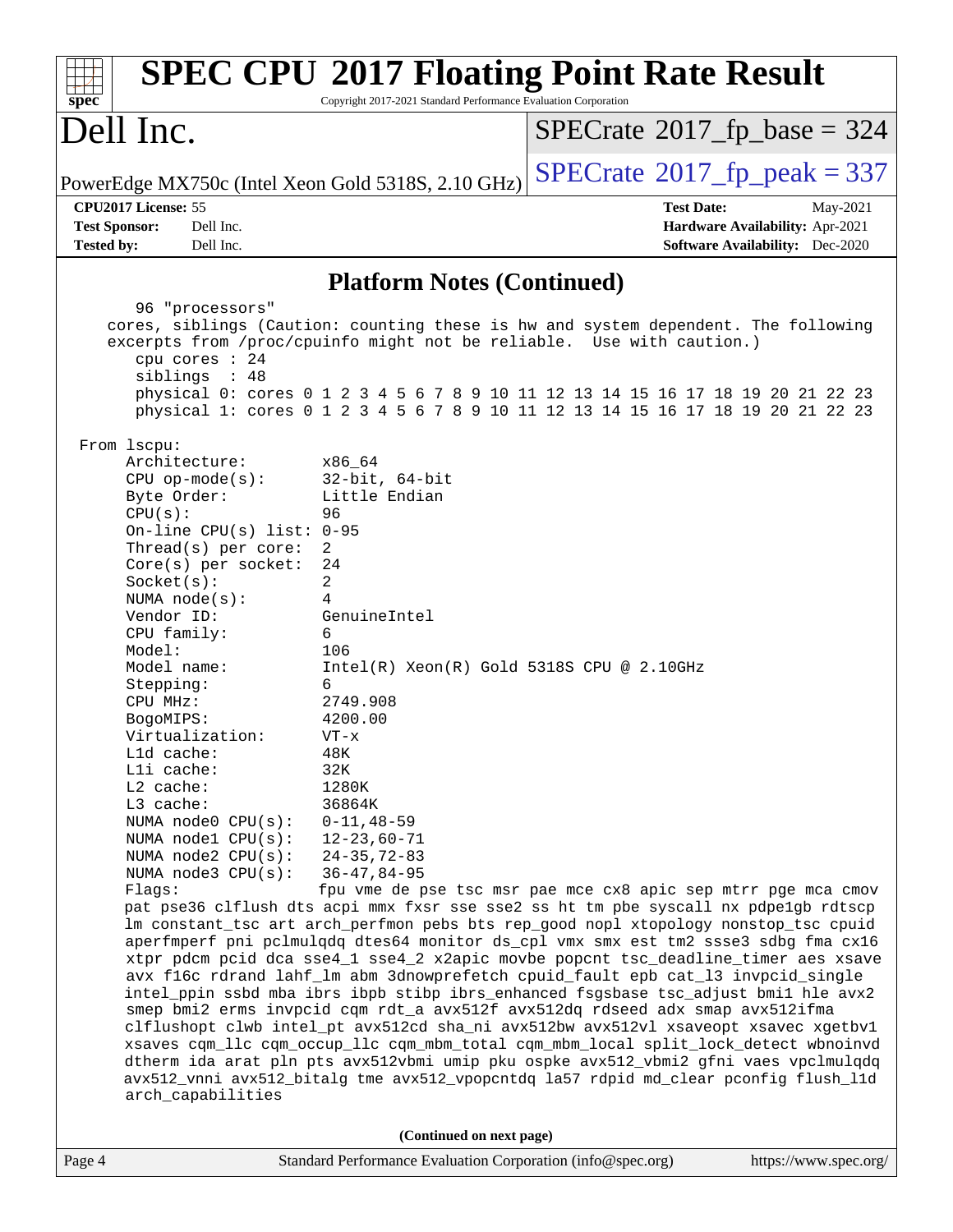### Page 5 Standard Performance Evaluation Corporation [\(info@spec.org\)](mailto:info@spec.org) <https://www.spec.org/> **[spec](http://www.spec.org/) [SPEC CPU](http://www.spec.org/auto/cpu2017/Docs/result-fields.html#SPECCPU2017FloatingPointRateResult)[2017 Floating Point Rate Result](http://www.spec.org/auto/cpu2017/Docs/result-fields.html#SPECCPU2017FloatingPointRateResult)** Copyright 2017-2021 Standard Performance Evaluation Corporation Dell Inc. PowerEdge MX750c (Intel Xeon Gold 5318S, 2.10 GHz)  $\text{SPECrate}^{\circ}2017$  $\text{SPECrate}^{\circ}2017$  $\text{SPECrate}^{\circ}2017$   $\text{fp\_peak} = 337$  $SPECTate$ <sup>®</sup>[2017\\_fp\\_base =](http://www.spec.org/auto/cpu2017/Docs/result-fields.html#SPECrate2017fpbase) 324 **[CPU2017 License:](http://www.spec.org/auto/cpu2017/Docs/result-fields.html#CPU2017License)** 55 **[Test Date:](http://www.spec.org/auto/cpu2017/Docs/result-fields.html#TestDate)** May-2021 **[Test Sponsor:](http://www.spec.org/auto/cpu2017/Docs/result-fields.html#TestSponsor)** Dell Inc. **[Hardware Availability:](http://www.spec.org/auto/cpu2017/Docs/result-fields.html#HardwareAvailability)** Apr-2021 **[Tested by:](http://www.spec.org/auto/cpu2017/Docs/result-fields.html#Testedby)** Dell Inc. **[Software Availability:](http://www.spec.org/auto/cpu2017/Docs/result-fields.html#SoftwareAvailability)** Dec-2020 **[Platform Notes \(Continued\)](http://www.spec.org/auto/cpu2017/Docs/result-fields.html#PlatformNotes)** /proc/cpuinfo cache data cache size : 36864 KB From numactl --hardware WARNING: a numactl 'node' might or might not correspond to a physical chip. available: 4 nodes (0-3) node 0 cpus: 0 1 2 3 4 5 6 7 8 9 10 11 48 49 50 51 52 53 54 55 56 57 58 59 node 0 size: 251639 MB node 0 free: 243599 MB node 1 cpus: 12 13 14 15 16 17 18 19 20 21 22 23 60 61 62 63 64 65 66 67 68 69 70 71 node 1 size: 252432 MB node 1 free: 248228 MB node 2 cpus: 24 25 26 27 28 29 30 31 32 33 34 35 72 73 74 75 76 77 78 79 80 81 82 83 node 2 size: 252618 MB node 2 free: 248757 MB node 3 cpus: 36 37 38 39 40 41 42 43 44 45 46 47 84 85 86 87 88 89 90 91 92 93 94 95 node 3 size: 252371 MB node 3 free: 244178 MB node distances: node 0 1 2 3 0: 10 11 20 20 1: 11 10 20 20 2: 20 20 10 11 3: 20 20 11 10 From /proc/meminfo MemTotal: 1056280588 kB HugePages\_Total: 0 Hugepagesize: 2048 kB /sbin/tuned-adm active Current active profile: throughput-performance From /etc/\*release\* /etc/\*version\* os-release: NAME="Red Hat Enterprise Linux" VERSION="8.3 (Ootpa)" ID="rhel" ID\_LIKE="fedora" VERSION\_ID="8.3" PLATFORM\_ID="platform:el8" PRETTY\_NAME="Red Hat Enterprise Linux 8.3 (Ootpa)" ANSI\_COLOR="0;31" redhat-release: Red Hat Enterprise Linux release 8.3 (Ootpa) system-release: Red Hat Enterprise Linux release 8.3 (Ootpa) system-release-cpe: cpe:/o:redhat:enterprise\_linux:8.3:ga **(Continued on next page)**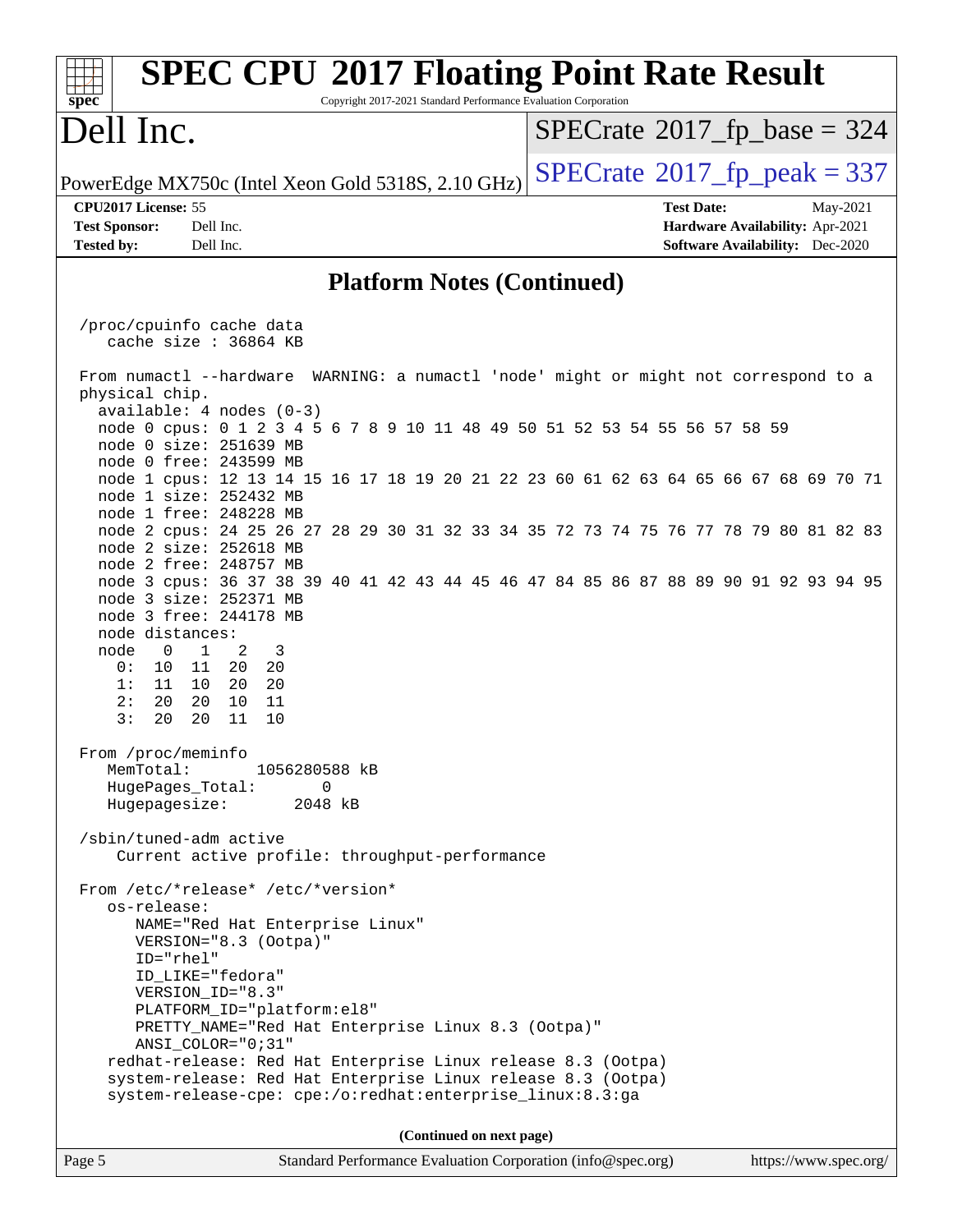| <b>SPEC CPU®2017 Floating Point Rate Result</b><br>Copyright 2017-2021 Standard Performance Evaluation Corporation<br>spec <sup>®</sup>                                                                                                                                                                                                                                                                                              |                                                                                                                                           |
|--------------------------------------------------------------------------------------------------------------------------------------------------------------------------------------------------------------------------------------------------------------------------------------------------------------------------------------------------------------------------------------------------------------------------------------|-------------------------------------------------------------------------------------------------------------------------------------------|
| Dell Inc.                                                                                                                                                                                                                                                                                                                                                                                                                            | $SPECrate^{\circ}2017$ [p base = 324                                                                                                      |
| PowerEdge MX750c (Intel Xeon Gold 5318S, 2.10 GHz)                                                                                                                                                                                                                                                                                                                                                                                   | $SPECTate@2017fr peak = 337$                                                                                                              |
| CPU2017 License: 55<br>Dell Inc.<br><b>Test Sponsor:</b><br>Dell Inc.<br><b>Tested by:</b>                                                                                                                                                                                                                                                                                                                                           | <b>Test Date:</b><br>May-2021<br>Hardware Availability: Apr-2021<br><b>Software Availability:</b> Dec-2020                                |
| <b>Platform Notes (Continued)</b>                                                                                                                                                                                                                                                                                                                                                                                                    |                                                                                                                                           |
| uname $-a$ :<br>Linux localhost.localdomain 4.18.0-240.el8.x86_64 #1 SMP Wed Sep 23 05:13:10 EDT 2020<br>x86_64 x86_64 x86_64 GNU/Linux<br>Kernel self-reported vulnerability status:                                                                                                                                                                                                                                                |                                                                                                                                           |
| CVE-2018-12207 (iTLB Multihit):<br>CVE-2018-3620 (L1 Terminal Fault):<br>Microarchitectural Data Sampling:<br>CVE-2017-5754 (Meltdown):<br>CVE-2018-3639 (Speculative Store Bypass):                                                                                                                                                                                                                                                 | Not affected<br>Not affected<br>Not affected<br>Not affected<br>Mitigation: Speculative Store<br>Bypass disabled via prctl and<br>seccomp |
| $CVE-2017-5753$ (Spectre variant 1):                                                                                                                                                                                                                                                                                                                                                                                                 | Mitigation: usercopy/swapgs<br>barriers and __user pointer<br>sanitization                                                                |
| $CVE-2017-5715$ (Spectre variant 2):<br>CVE-2020-0543 (Special Register Buffer Data Sampling): Not affected<br>CVE-2019-11135 (TSX Asynchronous Abort):                                                                                                                                                                                                                                                                              | Mitigation: Enhanced IBRS, IBPB:<br>conditional, RSB filling<br>Not affected                                                              |
| run-level 3 May 22 01:44                                                                                                                                                                                                                                                                                                                                                                                                             |                                                                                                                                           |
| SPEC is set to: /mnt/ramdisk/cpu2017-1.1.7-ic2021.1<br>Size Used Avail Use% Mounted on<br>Filesystem<br>Type<br>tmpfs 125G 44G 82G 35% /mnt/ramdisk<br>tmpfs                                                                                                                                                                                                                                                                         |                                                                                                                                           |
| From /sys/devices/virtual/dmi/id<br>Vendor:<br>Dell Inc.<br>Product:<br>PowerEdge MX750c<br>Product Family: PowerEdge<br>Serial:<br>1234567                                                                                                                                                                                                                                                                                          |                                                                                                                                           |
| Additional information from dmidecode follows. WARNING: Use caution when you interpret<br>this section. The 'dmidecode' program reads system data which is "intended to allow<br>hardware to be accurately determined", but the intent may not be met, as there are<br>frequent changes to hardware, firmware, and the "DMTF SMBIOS" standard.<br>Memory:<br>16x 00AD063200AD HMAA8GR7AJR4N-XN 64 GB 2 rank 3200, configured at 2933 |                                                                                                                                           |
| 16x Not Specified Not Specified                                                                                                                                                                                                                                                                                                                                                                                                      |                                                                                                                                           |
| BIOS:<br>BIOS Vendor:<br>Dell Inc.<br>1.1.3<br>BIOS Version:<br>04/27/2021<br>BIOS Date:<br>BIOS Revision:<br>1.1                                                                                                                                                                                                                                                                                                                    |                                                                                                                                           |
| (Continued on next page)                                                                                                                                                                                                                                                                                                                                                                                                             |                                                                                                                                           |
| Standard Performance Evaluation Corporation (info@spec.org)<br>Page 6                                                                                                                                                                                                                                                                                                                                                                | https://www.spec.org/                                                                                                                     |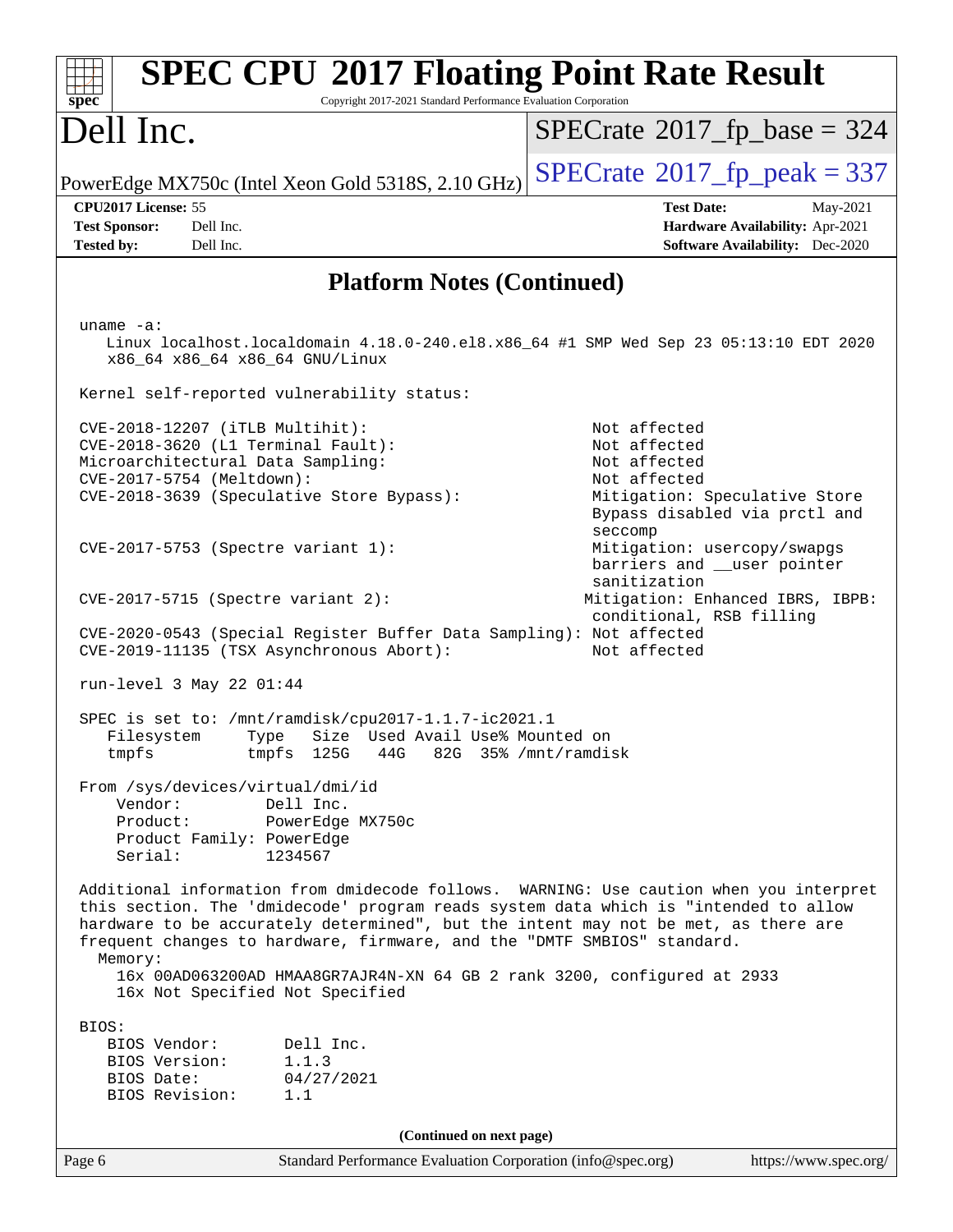| <b>SPEC CPU®2017 Floating Point Rate Result</b><br>Copyright 2017-2021 Standard Performance Evaluation Corporation<br>spec <sup>®</sup>                                                                                                                                                                                                                                                          |                                                                                                     |
|--------------------------------------------------------------------------------------------------------------------------------------------------------------------------------------------------------------------------------------------------------------------------------------------------------------------------------------------------------------------------------------------------|-----------------------------------------------------------------------------------------------------|
| Dell Inc.                                                                                                                                                                                                                                                                                                                                                                                        | $SPECrate$ <sup>®</sup> 2017_fp_base = 324                                                          |
| PowerEdge MX750c (Intel Xeon Gold 5318S, 2.10 GHz)                                                                                                                                                                                                                                                                                                                                               | $SPECTate@2017fr peak = 337$                                                                        |
| CPU2017 License: 55<br><b>Test Sponsor:</b><br>Dell Inc.<br><b>Tested by:</b><br>Dell Inc.                                                                                                                                                                                                                                                                                                       | <b>Test Date:</b><br>May-2021<br>Hardware Availability: Apr-2021<br>Software Availability: Dec-2020 |
| <b>Platform Notes (Continued)</b>                                                                                                                                                                                                                                                                                                                                                                |                                                                                                     |
| (End of data from sysinfo program)                                                                                                                                                                                                                                                                                                                                                               |                                                                                                     |
| <b>Compiler Version Notes</b>                                                                                                                                                                                                                                                                                                                                                                    |                                                                                                     |
| 519.1bm_r(base, peak) 538.imagick_r(base, peak)<br>C<br>544.nab_r(base, peak)                                                                                                                                                                                                                                                                                                                    |                                                                                                     |
| Intel(R) oneAPI DPC++/C++ Compiler for applications running on Intel(R) $64$ ,<br>Version 2021.1 Build 20201113<br>Copyright (C) 1985-2020 Intel Corporation. All rights reserved.                                                                                                                                                                                                               | --------------                                                                                      |
| 508.namd_r(base, peak) 510.parest_r(base, peak)<br>$C++$                                                                                                                                                                                                                                                                                                                                         |                                                                                                     |
| Intel(R) oneAPI DPC++/C++ Compiler for applications running on Intel(R) $64$ ,<br>Version 2021.1 Build 20201113<br>Copyright (C) 1985-2020 Intel Corporation. All rights reserved.                                                                                                                                                                                                               |                                                                                                     |
| 511. povray_r(peak)<br>$C++$ , $C$                                                                                                                                                                                                                                                                                                                                                               |                                                                                                     |
| $Intel(R)$ C++ Intel(R) 64 Compiler Classic for applications running on<br>Intel(R) 64, Version 2021.1 Build 20201112_000000<br>Copyright (C) 1985-2020 Intel Corporation. All rights reserved.<br>$Intel(R)$ C Intel(R) 64 Compiler Classic for applications running on Intel(R)<br>64, Version 2021.1 Build 20201112_000000<br>Copyright (C) 1985-2020 Intel Corporation. All rights reserved. |                                                                                                     |
| C++, C $\vert$ 511.povray_r(base) 526.blender_r(base, peak)                                                                                                                                                                                                                                                                                                                                      |                                                                                                     |
| $Intel(R)$ oneAPI DPC++/C++ Compiler for applications running on Intel(R) 64,<br>Version 2021.1 Build 20201113<br>Copyright (C) 1985-2020 Intel Corporation. All rights reserved.<br>$Intel(R)$ oneAPI DPC++/C++ Compiler for applications running on Intel(R) 64,<br>Version 2021.1 Build 20201113<br>Copyright (C) 1985-2020 Intel Corporation. All rights reserved.                           |                                                                                                     |
| $C++$ , $C$<br>  $511.povray_r (peak)$                                                                                                                                                                                                                                                                                                                                                           |                                                                                                     |
| (Continued on next page)                                                                                                                                                                                                                                                                                                                                                                         |                                                                                                     |
| Page 7<br>Standard Performance Evaluation Corporation (info@spec.org)                                                                                                                                                                                                                                                                                                                            | https://www.spec.org/                                                                               |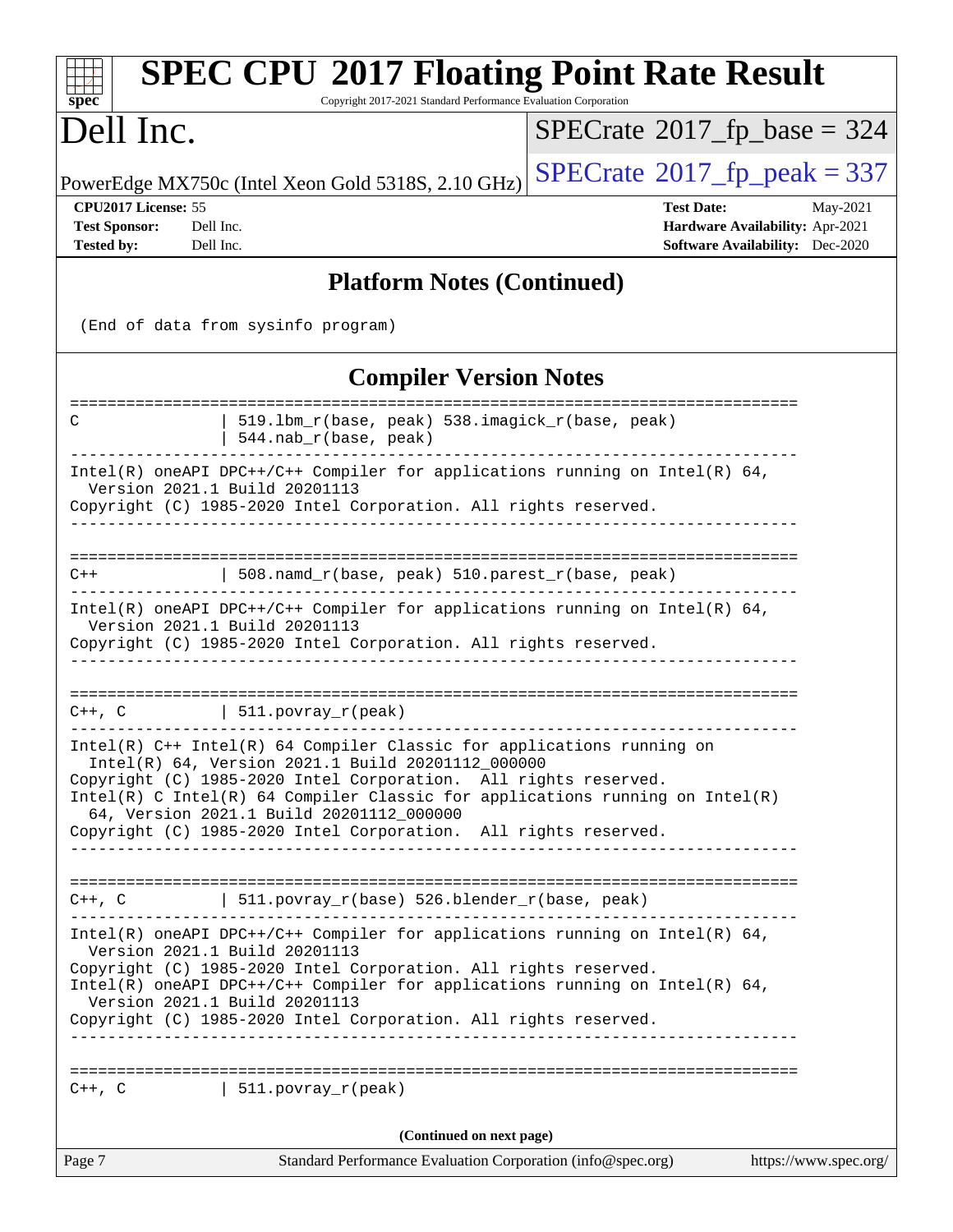| <b>SPEC CPU®2017 Floating Point Rate Result</b><br>Copyright 2017-2021 Standard Performance Evaluation Corporation<br>$\mathbf{Spec}^*$                                                                                                                                                                                                                                                                                                                                                                                                                                    |                                                                                                            |
|----------------------------------------------------------------------------------------------------------------------------------------------------------------------------------------------------------------------------------------------------------------------------------------------------------------------------------------------------------------------------------------------------------------------------------------------------------------------------------------------------------------------------------------------------------------------------|------------------------------------------------------------------------------------------------------------|
| Dell Inc.                                                                                                                                                                                                                                                                                                                                                                                                                                                                                                                                                                  | $SPECrate^{\circledcirc}2017_fp\_base = 324$                                                               |
| PowerEdge MX750c (Intel Xeon Gold 5318S, 2.10 GHz)                                                                                                                                                                                                                                                                                                                                                                                                                                                                                                                         | $SPECTate@2017fr peak = 337$                                                                               |
| CPU2017 License: 55<br><b>Test Sponsor:</b><br>Dell Inc.<br><b>Tested by:</b><br>Dell Inc.                                                                                                                                                                                                                                                                                                                                                                                                                                                                                 | <b>Test Date:</b><br>May-2021<br>Hardware Availability: Apr-2021<br><b>Software Availability:</b> Dec-2020 |
| <b>Compiler Version Notes (Continued)</b>                                                                                                                                                                                                                                                                                                                                                                                                                                                                                                                                  |                                                                                                            |
| $Intel(R)$ C++ Intel(R) 64 Compiler Classic for applications running on<br>Intel(R) 64, Version 2021.1 Build 20201112_000000<br>Copyright (C) 1985-2020 Intel Corporation. All rights reserved.<br>$Intel(R)$ C Intel(R) 64 Compiler Classic for applications running on Intel(R)<br>64, Version 2021.1 Build 20201112_000000<br>Copyright (C) 1985-2020 Intel Corporation. All rights reserved.                                                                                                                                                                           |                                                                                                            |
| 511.povray_r(base) 526.blender_r(base, peak)<br>$C++$ , $C$                                                                                                                                                                                                                                                                                                                                                                                                                                                                                                                |                                                                                                            |
| Intel(R) oneAPI DPC++/C++ Compiler for applications running on Intel(R) $64$ ,<br>Version 2021.1 Build 20201113<br>Copyright (C) 1985-2020 Intel Corporation. All rights reserved.<br>Intel(R) oneAPI DPC++/C++ Compiler for applications running on Intel(R) 64,<br>Version 2021.1 Build 20201113<br>Copyright (C) 1985-2020 Intel Corporation. All rights reserved.                                                                                                                                                                                                      |                                                                                                            |
| $C++$ , C, Fortran   507.cactuBSSN_r(base, peak)                                                                                                                                                                                                                                                                                                                                                                                                                                                                                                                           |                                                                                                            |
| Intel(R) oneAPI DPC++/C++ Compiler for applications running on Intel(R) $64$ ,<br>Version 2021.1 Build 20201113<br>Copyright (C) 1985-2020 Intel Corporation. All rights reserved.<br>Intel(R) oneAPI DPC++/C++ Compiler for applications running on Intel(R) 64,<br>Version 2021.1 Build 20201113<br>Copyright (C) 1985-2020 Intel Corporation. All rights reserved.<br>Intel(R) Fortran Intel(R) 64 Compiler Classic for applications running on<br>Intel(R) 64, Version 2021.1 Build 20201112_000000<br>Copyright (C) 1985-2020 Intel Corporation. All rights reserved. |                                                                                                            |
| 503.bwaves_r(base, peak) 549.fotonik3d_r(base, peak)<br>Fortran<br>554.roms_r(base, peak)                                                                                                                                                                                                                                                                                                                                                                                                                                                                                  |                                                                                                            |
| Intel(R) Fortran Intel(R) 64 Compiler Classic for applications running on<br>Intel(R) 64, Version 2021.1 Build 20201112_000000<br>Copyright (C) 1985-2020 Intel Corporation. All rights reserved.                                                                                                                                                                                                                                                                                                                                                                          |                                                                                                            |
| Fortran, C   521.wrf_r(base, peak) 527.cam4_r(base, peak)                                                                                                                                                                                                                                                                                                                                                                                                                                                                                                                  |                                                                                                            |
| Intel(R) Fortran Intel(R) 64 Compiler Classic for applications running on                                                                                                                                                                                                                                                                                                                                                                                                                                                                                                  |                                                                                                            |
| (Continued on next page)<br>Standard Performance Evaluation Corporation (info@spec.org)<br>Page 8                                                                                                                                                                                                                                                                                                                                                                                                                                                                          | https://www.spec.org/                                                                                      |
|                                                                                                                                                                                                                                                                                                                                                                                                                                                                                                                                                                            |                                                                                                            |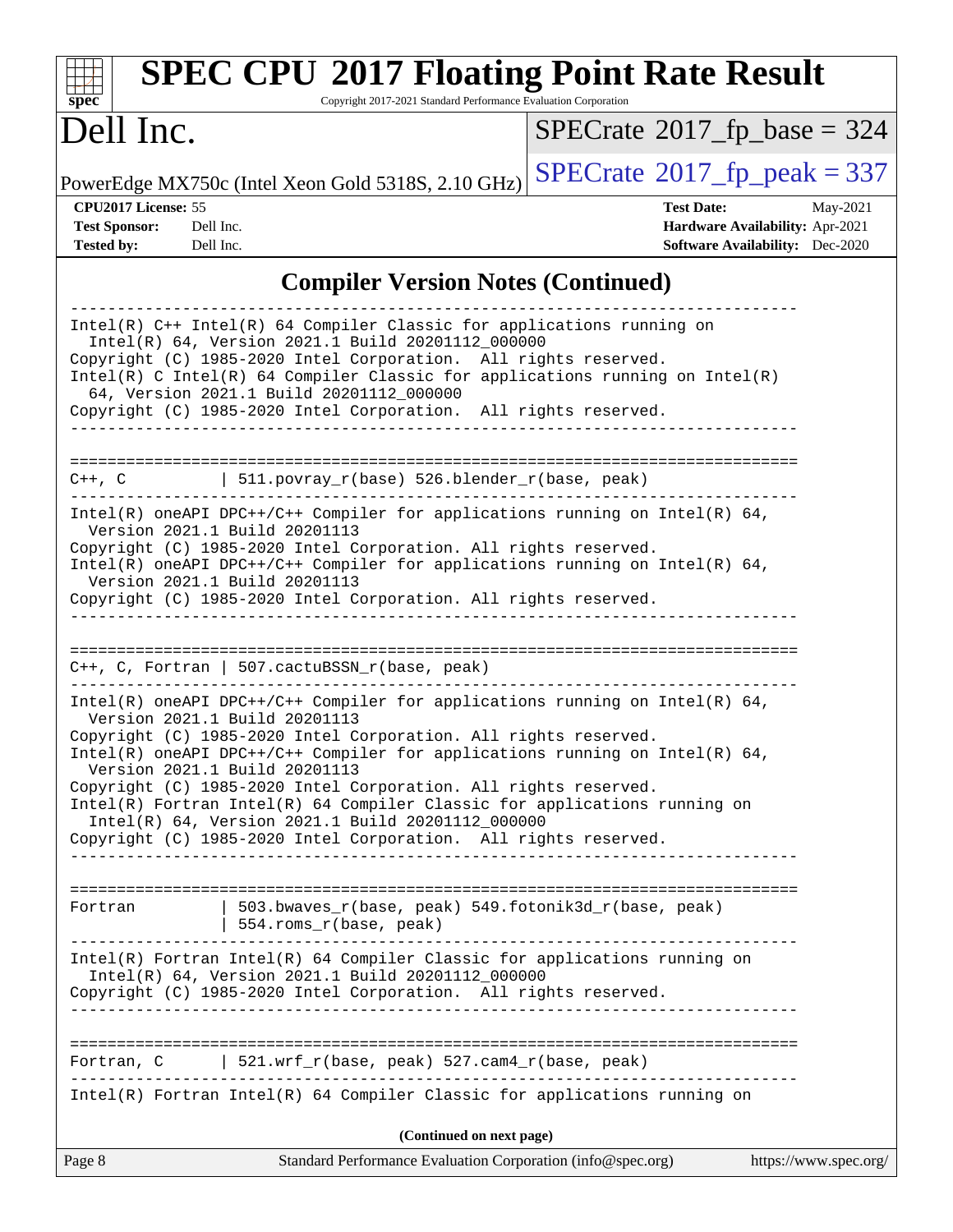# **[spec](http://www.spec.org/)**

## **[SPEC CPU](http://www.spec.org/auto/cpu2017/Docs/result-fields.html#SPECCPU2017FloatingPointRateResult)[2017 Floating Point Rate Result](http://www.spec.org/auto/cpu2017/Docs/result-fields.html#SPECCPU2017FloatingPointRateResult)**

Copyright 2017-2021 Standard Performance Evaluation Corporation

## Dell Inc.

 $SPECTate$ <sup>®</sup>[2017\\_fp\\_base =](http://www.spec.org/auto/cpu2017/Docs/result-fields.html#SPECrate2017fpbase) 324

PowerEdge MX750c (Intel Xeon Gold 5318S, 2.10 GHz)  $\left|$  [SPECrate](http://www.spec.org/auto/cpu2017/Docs/result-fields.html#SPECrate2017fppeak)®[2017\\_fp\\_peak = 3](http://www.spec.org/auto/cpu2017/Docs/result-fields.html#SPECrate2017fppeak)37

**[CPU2017 License:](http://www.spec.org/auto/cpu2017/Docs/result-fields.html#CPU2017License)** 55 **[Test Date:](http://www.spec.org/auto/cpu2017/Docs/result-fields.html#TestDate)** May-2021 **[Test Sponsor:](http://www.spec.org/auto/cpu2017/Docs/result-fields.html#TestSponsor)** Dell Inc. **[Hardware Availability:](http://www.spec.org/auto/cpu2017/Docs/result-fields.html#HardwareAvailability)** Apr-2021 **[Tested by:](http://www.spec.org/auto/cpu2017/Docs/result-fields.html#Testedby)** Dell Inc. **[Software Availability:](http://www.spec.org/auto/cpu2017/Docs/result-fields.html#SoftwareAvailability)** Dec-2020

### **[Compiler Version Notes \(Continued\)](http://www.spec.org/auto/cpu2017/Docs/result-fields.html#CompilerVersionNotes)**

 Intel(R) 64, Version 2021.1 Build 20201112\_000000 Copyright (C) 1985-2020 Intel Corporation. All rights reserved. Intel(R) oneAPI DPC++/C++ Compiler for applications running on Intel(R) 64, Version 2021.1 Build 20201113 Copyright (C) 1985-2020 Intel Corporation. All rights reserved. ------------------------------------------------------------------------------

**[Base Compiler Invocation](http://www.spec.org/auto/cpu2017/Docs/result-fields.html#BaseCompilerInvocation)**

[C benchmarks](http://www.spec.org/auto/cpu2017/Docs/result-fields.html#Cbenchmarks): [icx](http://www.spec.org/cpu2017/results/res2021q3/cpu2017-20210617-27033.flags.html#user_CCbase_intel_icx_fe2d28d19ae2a5db7c42fe0f2a2aed77cb715edd4aeb23434404a8be6683fe239869bb6ca8154ca98265c2e3b9226a719a0efe2953a4a7018c379b7010ccf087)

[C++ benchmarks:](http://www.spec.org/auto/cpu2017/Docs/result-fields.html#CXXbenchmarks) [icpx](http://www.spec.org/cpu2017/results/res2021q3/cpu2017-20210617-27033.flags.html#user_CXXbase_intel_icpx_1e918ed14c436bf4b9b7c8bcdd51d4539fc71b3df010bd1e9f8732d9c34c2b2914e48204a846820f3c0ebb4095dea797a5c30b458ac0b6dffac65d78f781f5ca)

[Fortran benchmarks](http://www.spec.org/auto/cpu2017/Docs/result-fields.html#Fortranbenchmarks): [ifort](http://www.spec.org/cpu2017/results/res2021q3/cpu2017-20210617-27033.flags.html#user_FCbase_intel_ifort_8111460550e3ca792625aed983ce982f94888b8b503583aa7ba2b8303487b4d8a21a13e7191a45c5fd58ff318f48f9492884d4413fa793fd88dd292cad7027ca)

[Benchmarks using both Fortran and C](http://www.spec.org/auto/cpu2017/Docs/result-fields.html#BenchmarksusingbothFortranandC): [ifort](http://www.spec.org/cpu2017/results/res2021q3/cpu2017-20210617-27033.flags.html#user_CC_FCbase_intel_ifort_8111460550e3ca792625aed983ce982f94888b8b503583aa7ba2b8303487b4d8a21a13e7191a45c5fd58ff318f48f9492884d4413fa793fd88dd292cad7027ca) [icx](http://www.spec.org/cpu2017/results/res2021q3/cpu2017-20210617-27033.flags.html#user_CC_FCbase_intel_icx_fe2d28d19ae2a5db7c42fe0f2a2aed77cb715edd4aeb23434404a8be6683fe239869bb6ca8154ca98265c2e3b9226a719a0efe2953a4a7018c379b7010ccf087)

[Benchmarks using both C and C++](http://www.spec.org/auto/cpu2017/Docs/result-fields.html#BenchmarksusingbothCandCXX): [icpx](http://www.spec.org/cpu2017/results/res2021q3/cpu2017-20210617-27033.flags.html#user_CC_CXXbase_intel_icpx_1e918ed14c436bf4b9b7c8bcdd51d4539fc71b3df010bd1e9f8732d9c34c2b2914e48204a846820f3c0ebb4095dea797a5c30b458ac0b6dffac65d78f781f5ca) [icx](http://www.spec.org/cpu2017/results/res2021q3/cpu2017-20210617-27033.flags.html#user_CC_CXXbase_intel_icx_fe2d28d19ae2a5db7c42fe0f2a2aed77cb715edd4aeb23434404a8be6683fe239869bb6ca8154ca98265c2e3b9226a719a0efe2953a4a7018c379b7010ccf087)

[Benchmarks using Fortran, C, and C++:](http://www.spec.org/auto/cpu2017/Docs/result-fields.html#BenchmarksusingFortranCandCXX) [icpx](http://www.spec.org/cpu2017/results/res2021q3/cpu2017-20210617-27033.flags.html#user_CC_CXX_FCbase_intel_icpx_1e918ed14c436bf4b9b7c8bcdd51d4539fc71b3df010bd1e9f8732d9c34c2b2914e48204a846820f3c0ebb4095dea797a5c30b458ac0b6dffac65d78f781f5ca) [icx](http://www.spec.org/cpu2017/results/res2021q3/cpu2017-20210617-27033.flags.html#user_CC_CXX_FCbase_intel_icx_fe2d28d19ae2a5db7c42fe0f2a2aed77cb715edd4aeb23434404a8be6683fe239869bb6ca8154ca98265c2e3b9226a719a0efe2953a4a7018c379b7010ccf087) [ifort](http://www.spec.org/cpu2017/results/res2021q3/cpu2017-20210617-27033.flags.html#user_CC_CXX_FCbase_intel_ifort_8111460550e3ca792625aed983ce982f94888b8b503583aa7ba2b8303487b4d8a21a13e7191a45c5fd58ff318f48f9492884d4413fa793fd88dd292cad7027ca)

## **[Base Portability Flags](http://www.spec.org/auto/cpu2017/Docs/result-fields.html#BasePortabilityFlags)**

 503.bwaves\_r: [-DSPEC\\_LP64](http://www.spec.org/cpu2017/results/res2021q3/cpu2017-20210617-27033.flags.html#suite_basePORTABILITY503_bwaves_r_DSPEC_LP64) 507.cactuBSSN\_r: [-DSPEC\\_LP64](http://www.spec.org/cpu2017/results/res2021q3/cpu2017-20210617-27033.flags.html#suite_basePORTABILITY507_cactuBSSN_r_DSPEC_LP64) 508.namd\_r: [-DSPEC\\_LP64](http://www.spec.org/cpu2017/results/res2021q3/cpu2017-20210617-27033.flags.html#suite_basePORTABILITY508_namd_r_DSPEC_LP64) 510.parest\_r: [-DSPEC\\_LP64](http://www.spec.org/cpu2017/results/res2021q3/cpu2017-20210617-27033.flags.html#suite_basePORTABILITY510_parest_r_DSPEC_LP64) 511.povray\_r: [-DSPEC\\_LP64](http://www.spec.org/cpu2017/results/res2021q3/cpu2017-20210617-27033.flags.html#suite_basePORTABILITY511_povray_r_DSPEC_LP64) 519.lbm\_r: [-DSPEC\\_LP64](http://www.spec.org/cpu2017/results/res2021q3/cpu2017-20210617-27033.flags.html#suite_basePORTABILITY519_lbm_r_DSPEC_LP64) 521.wrf\_r: [-DSPEC\\_LP64](http://www.spec.org/cpu2017/results/res2021q3/cpu2017-20210617-27033.flags.html#suite_basePORTABILITY521_wrf_r_DSPEC_LP64) [-DSPEC\\_CASE\\_FLAG](http://www.spec.org/cpu2017/results/res2021q3/cpu2017-20210617-27033.flags.html#b521.wrf_r_baseCPORTABILITY_DSPEC_CASE_FLAG) [-convert big\\_endian](http://www.spec.org/cpu2017/results/res2021q3/cpu2017-20210617-27033.flags.html#user_baseFPORTABILITY521_wrf_r_convert_big_endian_c3194028bc08c63ac5d04de18c48ce6d347e4e562e8892b8bdbdc0214820426deb8554edfa529a3fb25a586e65a3d812c835984020483e7e73212c4d31a38223) 526.blender\_r: [-DSPEC\\_LP64](http://www.spec.org/cpu2017/results/res2021q3/cpu2017-20210617-27033.flags.html#suite_basePORTABILITY526_blender_r_DSPEC_LP64) [-DSPEC\\_LINUX](http://www.spec.org/cpu2017/results/res2021q3/cpu2017-20210617-27033.flags.html#b526.blender_r_baseCPORTABILITY_DSPEC_LINUX) [-funsigned-char](http://www.spec.org/cpu2017/results/res2021q3/cpu2017-20210617-27033.flags.html#user_baseCPORTABILITY526_blender_r_force_uchar_40c60f00ab013830e2dd6774aeded3ff59883ba5a1fc5fc14077f794d777847726e2a5858cbc7672e36e1b067e7e5c1d9a74f7176df07886a243d7cc18edfe67) 527.cam4\_r: [-DSPEC\\_LP64](http://www.spec.org/cpu2017/results/res2021q3/cpu2017-20210617-27033.flags.html#suite_basePORTABILITY527_cam4_r_DSPEC_LP64) [-DSPEC\\_CASE\\_FLAG](http://www.spec.org/cpu2017/results/res2021q3/cpu2017-20210617-27033.flags.html#b527.cam4_r_baseCPORTABILITY_DSPEC_CASE_FLAG) 538.imagick\_r: [-DSPEC\\_LP64](http://www.spec.org/cpu2017/results/res2021q3/cpu2017-20210617-27033.flags.html#suite_basePORTABILITY538_imagick_r_DSPEC_LP64) 544.nab\_r: [-DSPEC\\_LP64](http://www.spec.org/cpu2017/results/res2021q3/cpu2017-20210617-27033.flags.html#suite_basePORTABILITY544_nab_r_DSPEC_LP64) 549.fotonik3d\_r: [-DSPEC\\_LP64](http://www.spec.org/cpu2017/results/res2021q3/cpu2017-20210617-27033.flags.html#suite_basePORTABILITY549_fotonik3d_r_DSPEC_LP64) 554.roms\_r: [-DSPEC\\_LP64](http://www.spec.org/cpu2017/results/res2021q3/cpu2017-20210617-27033.flags.html#suite_basePORTABILITY554_roms_r_DSPEC_LP64)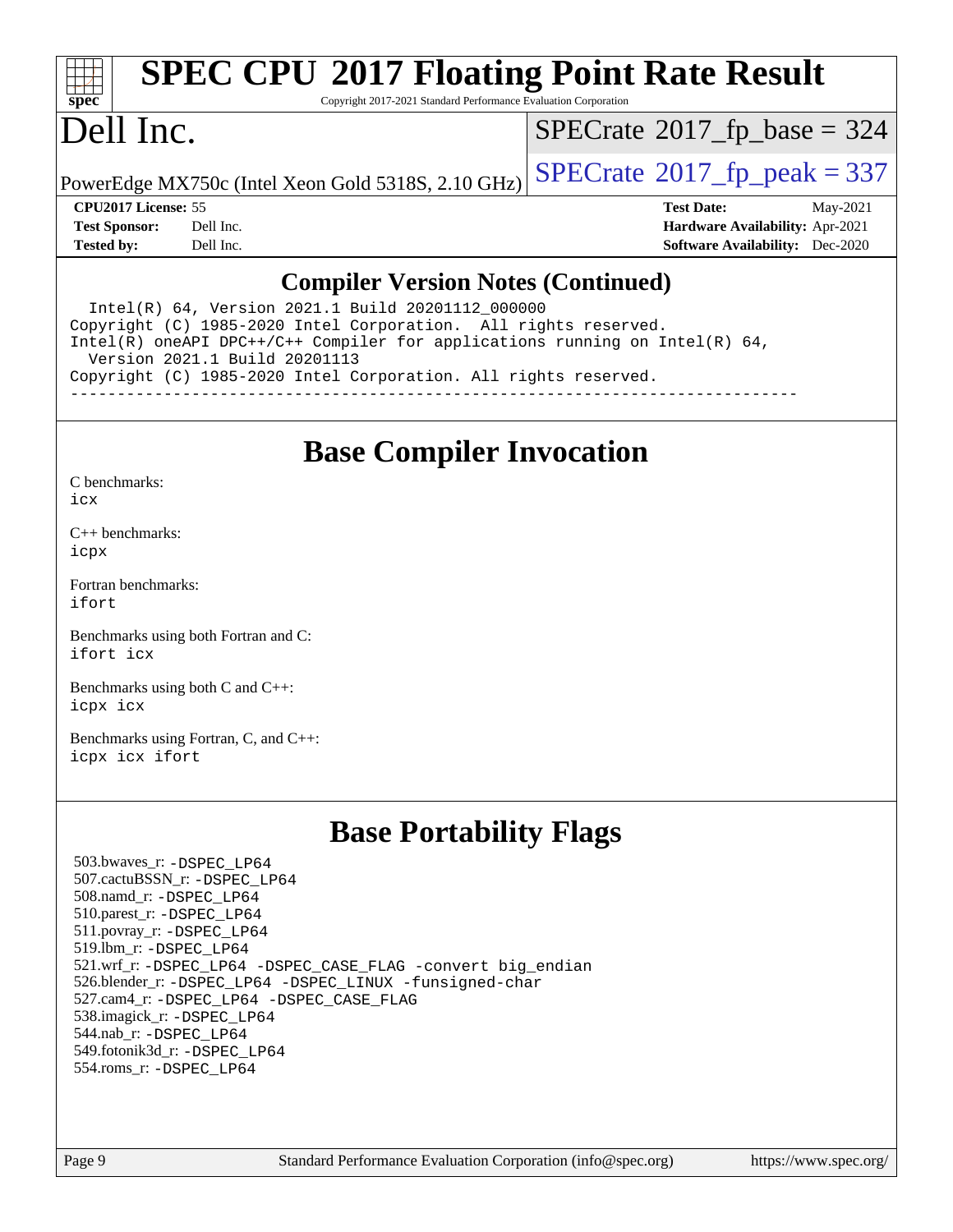| <b>SPEC CPU®2017 Floating Point Rate Result</b><br>Copyright 2017-2021 Standard Performance Evaluation Corporation<br>spec <sup>®</sup>                                                                                                                                                                                                                                                                               |                                                                                                            |
|-----------------------------------------------------------------------------------------------------------------------------------------------------------------------------------------------------------------------------------------------------------------------------------------------------------------------------------------------------------------------------------------------------------------------|------------------------------------------------------------------------------------------------------------|
| Dell Inc.                                                                                                                                                                                                                                                                                                                                                                                                             | $SPECrate^{\circ}2017$ fp base = 324                                                                       |
| PowerEdge MX750c (Intel Xeon Gold 5318S, 2.10 GHz)                                                                                                                                                                                                                                                                                                                                                                    | $SPECTate@2017fr peak = 337$                                                                               |
| CPU2017 License: 55<br>Dell Inc.<br><b>Test Sponsor:</b><br><b>Tested by:</b><br>Dell Inc.                                                                                                                                                                                                                                                                                                                            | <b>Test Date:</b><br>May-2021<br>Hardware Availability: Apr-2021<br><b>Software Availability:</b> Dec-2020 |
| <b>Base Optimization Flags</b>                                                                                                                                                                                                                                                                                                                                                                                        |                                                                                                            |
| C benchmarks:<br>-w -std=c11 -m64 -Wl,-z, muldefs -xCORE-AVX512 -Ofast -ffast-math<br>-flto -mfpmath=sse -funroll-loops -qopt-mem-layout-trans=4<br>-mbranches-within-32B-boundaries -ljemalloc<br>-L/usr/local/jemalloc64-5.0.1/lib                                                                                                                                                                                  |                                                                                                            |
| $C_{++}$ benchmarks:<br>-w -m64 -Wl,-z, muldefs -xCORE-AVX512 -Ofast -ffast-math -flto<br>-mfpmath=sse -funroll-loops -qopt-mem-layout-trans=4<br>-mbranches-within-32B-boundaries -ljemalloc<br>-L/usr/local/jemalloc64-5.0.1/lib                                                                                                                                                                                    |                                                                                                            |
| Fortran benchmarks:<br>$-w$ -m64 -Wl,-z, muldefs -xCORE-AVX512 -O3 -ipo -no-prec-div<br>-qopt-prefetch -ffinite-math-only<br>-qopt-multiple-gather-scatter-by-shuffles -qopt-mem-layout-trans=4<br>-nostandard-realloc-lhs -align array32byte -auto<br>-mbranches-within-32B-boundaries -ljemalloc<br>-L/usr/local/jemalloc64-5.0.1/lib                                                                               |                                                                                                            |
| Benchmarks using both Fortran and C:<br>-w -m64 -std=c11 -Wl,-z, muldefs -xCORE-AVX512 -Ofast -ffast-math<br>-flto -mfpmath=sse -funroll-loops -qopt-mem-layout-trans=4 -03 -ipo<br>-no-prec-div -qopt-prefetch -ffinite-math-only<br>-qopt-multiple-gather-scatter-by-shuffles<br>-mbranches-within-32B-boundaries -nostandard-realloc-lhs <br>-align array32byte -auto -ljemalloc -L/usr/local/jemalloc64-5.0.1/lib |                                                                                                            |
| Benchmarks using both C and $C_{++}$ :<br>-w -m64 -std=c11 -Wl,-z, muldefs -xCORE-AVX512 -Ofast -ffast-math<br>-flto -mfpmath=sse -funroll-loops -qopt-mem-layout-trans=4<br>-mbranches-within-32B-boundaries -ljemalloc<br>-L/usr/local/jemalloc64-5.0.1/lib                                                                                                                                                         |                                                                                                            |
| Benchmarks using Fortran, C, and C++:<br>-w -m64 -std=c11 -Wl,-z, muldefs -xCORE-AVX512 -Ofast -ffast-math<br>-flto -mfpmath=sse -funroll-loops -qopt-mem-layout-trans=4 -03<br>-no-prec-div -qopt-prefetch -ffinite-math-only<br>-qopt-multiple-gather-scatter-by-shuffles<br>-mbranches-within-32B-boundaries -nostandard-realloc-lhs<br>-align array32byte -auto -ljemalloc -L/usr/local/jemalloc64-5.0.1/lib      |                                                                                                            |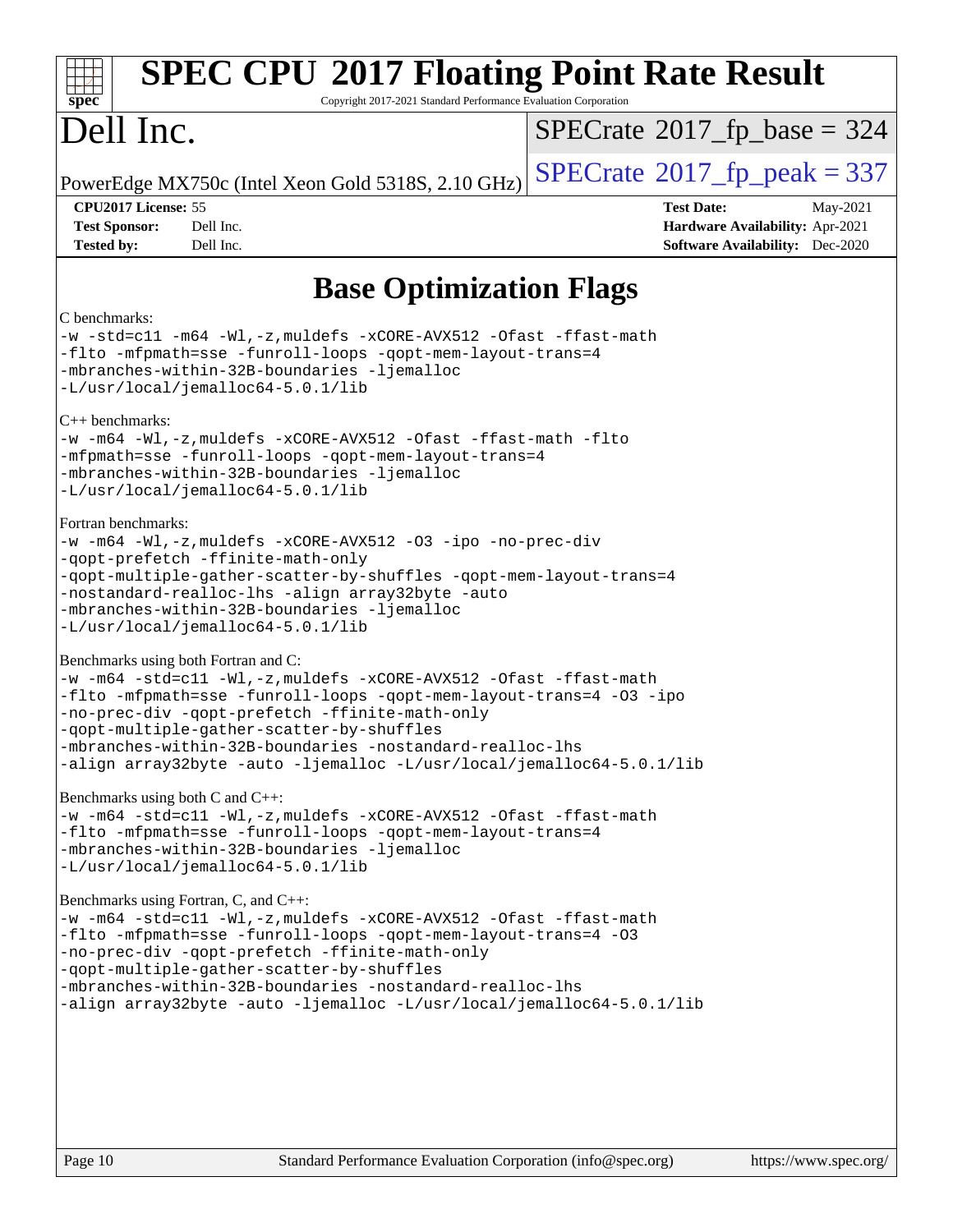| <b>SPEC CPU®2017 Floating Point Rate Result</b><br>$spec^*$<br>Copyright 2017-2021 Standard Performance Evaluation Corporation |           |                                                    |  |                   |                                            |
|--------------------------------------------------------------------------------------------------------------------------------|-----------|----------------------------------------------------|--|-------------------|--------------------------------------------|
| Dell Inc.                                                                                                                      |           |                                                    |  |                   | $SPECTate$ <sup>®</sup> 2017_fp_base = 324 |
|                                                                                                                                |           | PowerEdge MX750c (Intel Xeon Gold 5318S, 2.10 GHz) |  |                   | $SPECTate@2017_fp\_peak = 337$             |
| <b>CPU2017 License: 55</b>                                                                                                     |           |                                                    |  | <b>Test Date:</b> | May-2021                                   |
| <b>Test Sponsor:</b>                                                                                                           | Dell Inc. |                                                    |  |                   | Hardware Availability: Apr-2021            |
| <b>Tested by:</b>                                                                                                              | Dell Inc. |                                                    |  |                   | <b>Software Availability:</b> Dec-2020     |
| C benchmarks:<br>icx                                                                                                           |           | <b>Peak Compiler Invocation</b>                    |  |                   |                                            |

[C++ benchmarks](http://www.spec.org/auto/cpu2017/Docs/result-fields.html#CXXbenchmarks): [icpx](http://www.spec.org/cpu2017/results/res2021q3/cpu2017-20210617-27033.flags.html#user_CXXpeak_intel_icpx_1e918ed14c436bf4b9b7c8bcdd51d4539fc71b3df010bd1e9f8732d9c34c2b2914e48204a846820f3c0ebb4095dea797a5c30b458ac0b6dffac65d78f781f5ca)

[Fortran benchmarks:](http://www.spec.org/auto/cpu2017/Docs/result-fields.html#Fortranbenchmarks) [ifort](http://www.spec.org/cpu2017/results/res2021q3/cpu2017-20210617-27033.flags.html#user_FCpeak_intel_ifort_8111460550e3ca792625aed983ce982f94888b8b503583aa7ba2b8303487b4d8a21a13e7191a45c5fd58ff318f48f9492884d4413fa793fd88dd292cad7027ca)

[Benchmarks using both Fortran and C:](http://www.spec.org/auto/cpu2017/Docs/result-fields.html#BenchmarksusingbothFortranandC) [ifort](http://www.spec.org/cpu2017/results/res2021q3/cpu2017-20210617-27033.flags.html#user_CC_FCpeak_intel_ifort_8111460550e3ca792625aed983ce982f94888b8b503583aa7ba2b8303487b4d8a21a13e7191a45c5fd58ff318f48f9492884d4413fa793fd88dd292cad7027ca) [icx](http://www.spec.org/cpu2017/results/res2021q3/cpu2017-20210617-27033.flags.html#user_CC_FCpeak_intel_icx_fe2d28d19ae2a5db7c42fe0f2a2aed77cb715edd4aeb23434404a8be6683fe239869bb6ca8154ca98265c2e3b9226a719a0efe2953a4a7018c379b7010ccf087)

[Benchmarks using both C and C++](http://www.spec.org/auto/cpu2017/Docs/result-fields.html#BenchmarksusingbothCandCXX):

511.povray\_r: [icpc](http://www.spec.org/cpu2017/results/res2021q3/cpu2017-20210617-27033.flags.html#user_peakCXXLD511_povray_r_intel_icpc_c510b6838c7f56d33e37e94d029a35b4a7bccf4766a728ee175e80a419847e808290a9b78be685c44ab727ea267ec2f070ec5dc83b407c0218cded6866a35d07) [icc](http://www.spec.org/cpu2017/results/res2021q3/cpu2017-20210617-27033.flags.html#user_peakCC511_povray_r_intel_icc_66fc1ee009f7361af1fbd72ca7dcefbb700085f36577c54f309893dd4ec40d12360134090235512931783d35fd58c0460139e722d5067c5574d8eaf2b3e37e92)

526.blender\_r: [icpx](http://www.spec.org/cpu2017/results/res2021q3/cpu2017-20210617-27033.flags.html#user_peakCXXLD526_blender_r_intel_icpx_1e918ed14c436bf4b9b7c8bcdd51d4539fc71b3df010bd1e9f8732d9c34c2b2914e48204a846820f3c0ebb4095dea797a5c30b458ac0b6dffac65d78f781f5ca) [icx](http://www.spec.org/cpu2017/results/res2021q3/cpu2017-20210617-27033.flags.html#user_peakCC526_blender_r_intel_icx_fe2d28d19ae2a5db7c42fe0f2a2aed77cb715edd4aeb23434404a8be6683fe239869bb6ca8154ca98265c2e3b9226a719a0efe2953a4a7018c379b7010ccf087)

[Benchmarks using Fortran, C, and C++](http://www.spec.org/auto/cpu2017/Docs/result-fields.html#BenchmarksusingFortranCandCXX): [icpx](http://www.spec.org/cpu2017/results/res2021q3/cpu2017-20210617-27033.flags.html#user_CC_CXX_FCpeak_intel_icpx_1e918ed14c436bf4b9b7c8bcdd51d4539fc71b3df010bd1e9f8732d9c34c2b2914e48204a846820f3c0ebb4095dea797a5c30b458ac0b6dffac65d78f781f5ca) [icx](http://www.spec.org/cpu2017/results/res2021q3/cpu2017-20210617-27033.flags.html#user_CC_CXX_FCpeak_intel_icx_fe2d28d19ae2a5db7c42fe0f2a2aed77cb715edd4aeb23434404a8be6683fe239869bb6ca8154ca98265c2e3b9226a719a0efe2953a4a7018c379b7010ccf087) [ifort](http://www.spec.org/cpu2017/results/res2021q3/cpu2017-20210617-27033.flags.html#user_CC_CXX_FCpeak_intel_ifort_8111460550e3ca792625aed983ce982f94888b8b503583aa7ba2b8303487b4d8a21a13e7191a45c5fd58ff318f48f9492884d4413fa793fd88dd292cad7027ca)

## **[Peak Portability Flags](http://www.spec.org/auto/cpu2017/Docs/result-fields.html#PeakPortabilityFlags)**

Same as Base Portability Flags

## **[Peak Optimization Flags](http://www.spec.org/auto/cpu2017/Docs/result-fields.html#PeakOptimizationFlags)**

[C benchmarks](http://www.spec.org/auto/cpu2017/Docs/result-fields.html#Cbenchmarks):

519.lbm\_r: basepeak = yes

538.imagick\_r: basepeak = yes

 544.nab\_r: [-w](http://www.spec.org/cpu2017/results/res2021q3/cpu2017-20210617-27033.flags.html#user_peakCCLD544_nab_r_supress_warning_66fb2c4e5c1dd10f38bdd29623979399e5ae75ae6e5453792d82ef66afed381df4a8602f92cac8d2ea0fffa7b93b4b1ccb9ecad4af01c9b2fe338b2082ae3859) [-std=c11](http://www.spec.org/cpu2017/results/res2021q3/cpu2017-20210617-27033.flags.html#user_peakCCLD544_nab_r_std-icc-std_0e1c27790398a4642dfca32ffe6c27b5796f9c2d2676156f2e42c9c44eaad0c049b1cdb667a270c34d979996257aeb8fc440bfb01818dbc9357bd9d174cb8524) [-m64](http://www.spec.org/cpu2017/results/res2021q3/cpu2017-20210617-27033.flags.html#user_peakCCLD544_nab_r_m64-icc) [-Wl,-z,muldefs](http://www.spec.org/cpu2017/results/res2021q3/cpu2017-20210617-27033.flags.html#user_peakEXTRA_LDFLAGS544_nab_r_link_force_multiple1_b4cbdb97b34bdee9ceefcfe54f4c8ea74255f0b02a4b23e853cdb0e18eb4525ac79b5a88067c842dd0ee6996c24547a27a4b99331201badda8798ef8a743f577) [-xCORE-AVX512](http://www.spec.org/cpu2017/results/res2021q3/cpu2017-20210617-27033.flags.html#user_peakCOPTIMIZE544_nab_r_f-xCORE-AVX512) [-flto](http://www.spec.org/cpu2017/results/res2021q3/cpu2017-20210617-27033.flags.html#user_peakCOPTIMIZE544_nab_r_f-flto) [-Ofast](http://www.spec.org/cpu2017/results/res2021q3/cpu2017-20210617-27033.flags.html#user_peakCOPTIMIZE544_nab_r_f-Ofast) [-qopt-mem-layout-trans=4](http://www.spec.org/cpu2017/results/res2021q3/cpu2017-20210617-27033.flags.html#user_peakCOPTIMIZE544_nab_r_f-qopt-mem-layout-trans_fa39e755916c150a61361b7846f310bcdf6f04e385ef281cadf3647acec3f0ae266d1a1d22d972a7087a248fd4e6ca390a3634700869573d231a252c784941a8) [-fimf-accuracy-bits=14:sqrt](http://www.spec.org/cpu2017/results/res2021q3/cpu2017-20210617-27033.flags.html#user_peakEXTRA_OPTIMIZE544_nab_r_f-imf-accuracy-bits_dec3764af0c61f52590ca8f859bc2b38948cb3a9f4bd45f959a8dd6743142ff5c0d5c89fdfba8d7c6d41a5122d7dc4d32797a5effd20a981baa30839b7373d7d) [-mbranches-within-32B-boundaries](http://www.spec.org/cpu2017/results/res2021q3/cpu2017-20210617-27033.flags.html#user_peakEXTRA_COPTIMIZE544_nab_r_f-mbranches-within-32B-boundaries) [-ljemalloc](http://www.spec.org/cpu2017/results/res2021q3/cpu2017-20210617-27033.flags.html#user_peakEXTRA_LIBS544_nab_r_jemalloc_link_lib_d1249b907c500fa1c0672f44f562e3d0f79738ae9e3c4a9c376d49f265a04b9c99b167ecedbf6711b3085be911c67ff61f150a17b3472be731631ba4d0471706)

[-L/usr/local/jemalloc64-5.0.1/lib](http://www.spec.org/cpu2017/results/res2021q3/cpu2017-20210617-27033.flags.html#user_peakEXTRA_LIBS544_nab_r_jemalloc_link_path64_1_cc289568b1a6c0fd3b62c91b824c27fcb5af5e8098e6ad028160d21144ef1b8aef3170d2acf0bee98a8da324cfe4f67d0a3d0c4cc4673d993d694dc2a0df248b)

[C++ benchmarks:](http://www.spec.org/auto/cpu2017/Docs/result-fields.html#CXXbenchmarks)

**(Continued on next page)**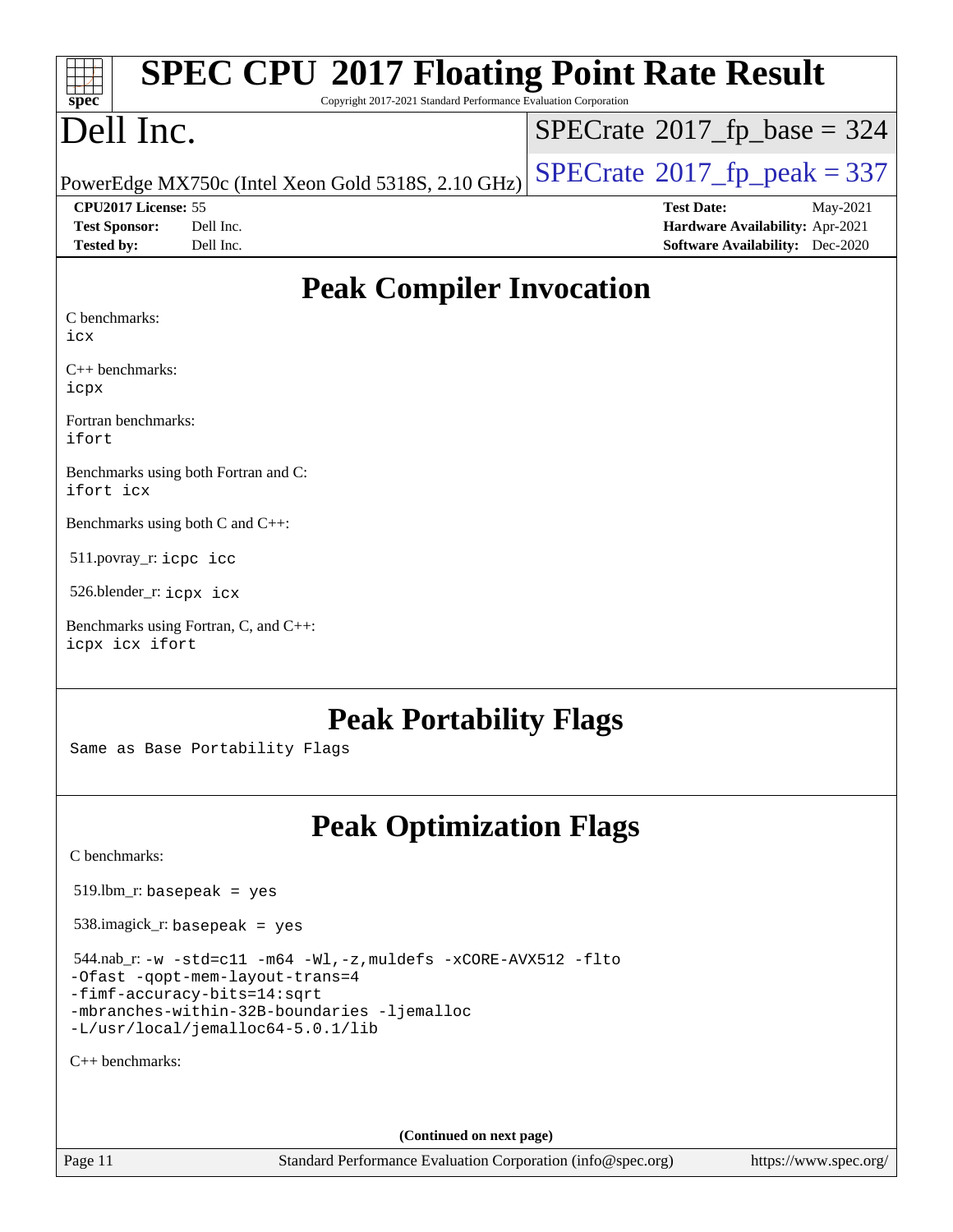### **[spec](http://www.spec.org/) [SPEC CPU](http://www.spec.org/auto/cpu2017/Docs/result-fields.html#SPECCPU2017FloatingPointRateResult)[2017 Floating Point Rate Result](http://www.spec.org/auto/cpu2017/Docs/result-fields.html#SPECCPU2017FloatingPointRateResult)** Copyright 2017-2021 Standard Performance Evaluation Corporation Dell Inc. PowerEdge MX750c (Intel Xeon Gold 5318S, 2.10 GHz)  $\left|$  [SPECrate](http://www.spec.org/auto/cpu2017/Docs/result-fields.html#SPECrate2017fppeak)®[2017\\_fp\\_peak = 3](http://www.spec.org/auto/cpu2017/Docs/result-fields.html#SPECrate2017fppeak)37  $SPECrate$ <sup>®</sup>[2017\\_fp\\_base =](http://www.spec.org/auto/cpu2017/Docs/result-fields.html#SPECrate2017fpbase) 324 **[CPU2017 License:](http://www.spec.org/auto/cpu2017/Docs/result-fields.html#CPU2017License)** 55 **[Test Date:](http://www.spec.org/auto/cpu2017/Docs/result-fields.html#TestDate)** May-2021 **[Test Sponsor:](http://www.spec.org/auto/cpu2017/Docs/result-fields.html#TestSponsor)** Dell Inc. **[Hardware Availability:](http://www.spec.org/auto/cpu2017/Docs/result-fields.html#HardwareAvailability)** Apr-2021 **[Tested by:](http://www.spec.org/auto/cpu2017/Docs/result-fields.html#Testedby)** Dell Inc. **[Software Availability:](http://www.spec.org/auto/cpu2017/Docs/result-fields.html#SoftwareAvailability)** Dec-2020 **[Peak Optimization Flags \(Continued\)](http://www.spec.org/auto/cpu2017/Docs/result-fields.html#PeakOptimizationFlags)** 508.namd\_r: basepeak = yes 510.parest\_r: [-w](http://www.spec.org/cpu2017/results/res2021q3/cpu2017-20210617-27033.flags.html#user_peakCXXLD510_parest_r_supress_warning_66fb2c4e5c1dd10f38bdd29623979399e5ae75ae6e5453792d82ef66afed381df4a8602f92cac8d2ea0fffa7b93b4b1ccb9ecad4af01c9b2fe338b2082ae3859) [-m64](http://www.spec.org/cpu2017/results/res2021q3/cpu2017-20210617-27033.flags.html#user_peakCXXLD510_parest_r_m64-icc) [-Wl,-z,muldefs](http://www.spec.org/cpu2017/results/res2021q3/cpu2017-20210617-27033.flags.html#user_peakEXTRA_LDFLAGS510_parest_r_link_force_multiple1_b4cbdb97b34bdee9ceefcfe54f4c8ea74255f0b02a4b23e853cdb0e18eb4525ac79b5a88067c842dd0ee6996c24547a27a4b99331201badda8798ef8a743f577) [-xCORE-AVX512](http://www.spec.org/cpu2017/results/res2021q3/cpu2017-20210617-27033.flags.html#user_peakCXXOPTIMIZE510_parest_r_f-xCORE-AVX512) [-Ofast](http://www.spec.org/cpu2017/results/res2021q3/cpu2017-20210617-27033.flags.html#user_peakCXXOPTIMIZE510_parest_r_f-Ofast) [-ffast-math](http://www.spec.org/cpu2017/results/res2021q3/cpu2017-20210617-27033.flags.html#user_peakCXXOPTIMIZE510_parest_r_f-ffast-math) [-flto](http://www.spec.org/cpu2017/results/res2021q3/cpu2017-20210617-27033.flags.html#user_peakCXXOPTIMIZE510_parest_r_f-flto) [-mfpmath=sse](http://www.spec.org/cpu2017/results/res2021q3/cpu2017-20210617-27033.flags.html#user_peakCXXOPTIMIZE510_parest_r_f-mfpmath_70eb8fac26bde974f8ab713bc9086c5621c0b8d2f6c86f38af0bd7062540daf19db5f3a066d8c6684be05d84c9b6322eb3b5be6619d967835195b93d6c02afa1) [-funroll-loops](http://www.spec.org/cpu2017/results/res2021q3/cpu2017-20210617-27033.flags.html#user_peakCXXOPTIMIZE510_parest_r_f-funroll-loops) [-qopt-mem-layout-trans=4](http://www.spec.org/cpu2017/results/res2021q3/cpu2017-20210617-27033.flags.html#user_peakCXXOPTIMIZE510_parest_r_f-qopt-mem-layout-trans_fa39e755916c150a61361b7846f310bcdf6f04e385ef281cadf3647acec3f0ae266d1a1d22d972a7087a248fd4e6ca390a3634700869573d231a252c784941a8) [-mbranches-within-32B-boundaries](http://www.spec.org/cpu2017/results/res2021q3/cpu2017-20210617-27033.flags.html#user_peakEXTRA_CXXOPTIMIZE510_parest_r_f-mbranches-within-32B-boundaries) [-ljemalloc](http://www.spec.org/cpu2017/results/res2021q3/cpu2017-20210617-27033.flags.html#user_peakEXTRA_LIBS510_parest_r_jemalloc_link_lib_d1249b907c500fa1c0672f44f562e3d0f79738ae9e3c4a9c376d49f265a04b9c99b167ecedbf6711b3085be911c67ff61f150a17b3472be731631ba4d0471706) [-L/usr/local/jemalloc64-5.0.1/lib](http://www.spec.org/cpu2017/results/res2021q3/cpu2017-20210617-27033.flags.html#user_peakEXTRA_LIBS510_parest_r_jemalloc_link_path64_1_cc289568b1a6c0fd3b62c91b824c27fcb5af5e8098e6ad028160d21144ef1b8aef3170d2acf0bee98a8da324cfe4f67d0a3d0c4cc4673d993d694dc2a0df248b) [Fortran benchmarks](http://www.spec.org/auto/cpu2017/Docs/result-fields.html#Fortranbenchmarks):  $503.bwaves$   $r:$  basepeak = yes 549.fotonik3d\_r: basepeak = yes 554.roms\_r: [-w](http://www.spec.org/cpu2017/results/res2021q3/cpu2017-20210617-27033.flags.html#user_peakFCLD554_roms_r_supress_warning_66fb2c4e5c1dd10f38bdd29623979399e5ae75ae6e5453792d82ef66afed381df4a8602f92cac8d2ea0fffa7b93b4b1ccb9ecad4af01c9b2fe338b2082ae3859) [-m64](http://www.spec.org/cpu2017/results/res2021q3/cpu2017-20210617-27033.flags.html#user_peakFCLD554_roms_r_m64-icc) [-Wl,-z,muldefs](http://www.spec.org/cpu2017/results/res2021q3/cpu2017-20210617-27033.flags.html#user_peakEXTRA_LDFLAGS554_roms_r_link_force_multiple1_b4cbdb97b34bdee9ceefcfe54f4c8ea74255f0b02a4b23e853cdb0e18eb4525ac79b5a88067c842dd0ee6996c24547a27a4b99331201badda8798ef8a743f577) [-xCORE-AVX512](http://www.spec.org/cpu2017/results/res2021q3/cpu2017-20210617-27033.flags.html#user_peakFOPTIMIZE554_roms_r_f-xCORE-AVX512) [-O3](http://www.spec.org/cpu2017/results/res2021q3/cpu2017-20210617-27033.flags.html#user_peakFOPTIMIZE554_roms_r_f-O3) [-ipo](http://www.spec.org/cpu2017/results/res2021q3/cpu2017-20210617-27033.flags.html#user_peakFOPTIMIZE554_roms_r_f-ipo) [-no-prec-div](http://www.spec.org/cpu2017/results/res2021q3/cpu2017-20210617-27033.flags.html#user_peakFOPTIMIZE554_roms_r_f-no-prec-div) [-qopt-prefetch](http://www.spec.org/cpu2017/results/res2021q3/cpu2017-20210617-27033.flags.html#user_peakFOPTIMIZE554_roms_r_f-qopt-prefetch) [-ffinite-math-only](http://www.spec.org/cpu2017/results/res2021q3/cpu2017-20210617-27033.flags.html#user_peakFOPTIMIZE554_roms_r_f_finite_math_only_cb91587bd2077682c4b38af759c288ed7c732db004271a9512da14a4f8007909a5f1427ecbf1a0fb78ff2a814402c6114ac565ca162485bbcae155b5e4258871) [-qopt-multiple-gather-scatter-by-shuffles](http://www.spec.org/cpu2017/results/res2021q3/cpu2017-20210617-27033.flags.html#user_peakFOPTIMIZE554_roms_r_f-qopt-multiple-gather-scatter-by-shuffles) [-qopt-mem-layout-trans=4](http://www.spec.org/cpu2017/results/res2021q3/cpu2017-20210617-27033.flags.html#user_peakFOPTIMIZE554_roms_r_f-qopt-mem-layout-trans_fa39e755916c150a61361b7846f310bcdf6f04e385ef281cadf3647acec3f0ae266d1a1d22d972a7087a248fd4e6ca390a3634700869573d231a252c784941a8) [-nostandard-realloc-lhs](http://www.spec.org/cpu2017/results/res2021q3/cpu2017-20210617-27033.flags.html#user_peakEXTRA_FOPTIMIZE554_roms_r_f_2003_std_realloc_82b4557e90729c0f113870c07e44d33d6f5a304b4f63d4c15d2d0f1fab99f5daaed73bdb9275d9ae411527f28b936061aa8b9c8f2d63842963b95c9dd6426b8a) [-align array32byte](http://www.spec.org/cpu2017/results/res2021q3/cpu2017-20210617-27033.flags.html#user_peakEXTRA_FOPTIMIZE554_roms_r_align_array32byte_b982fe038af199962ba9a80c053b8342c548c85b40b8e86eb3cc33dee0d7986a4af373ac2d51c3f7cf710a18d62fdce2948f201cd044323541f22fc0fffc51b6) [-auto](http://www.spec.org/cpu2017/results/res2021q3/cpu2017-20210617-27033.flags.html#user_peakEXTRA_FOPTIMIZE554_roms_r_f-auto) [-mbranches-within-32B-boundaries](http://www.spec.org/cpu2017/results/res2021q3/cpu2017-20210617-27033.flags.html#user_peakEXTRA_FOPTIMIZE554_roms_r_f-mbranches-within-32B-boundaries) [-ljemalloc](http://www.spec.org/cpu2017/results/res2021q3/cpu2017-20210617-27033.flags.html#user_peakEXTRA_LIBS554_roms_r_jemalloc_link_lib_d1249b907c500fa1c0672f44f562e3d0f79738ae9e3c4a9c376d49f265a04b9c99b167ecedbf6711b3085be911c67ff61f150a17b3472be731631ba4d0471706) [-L/usr/local/jemalloc64-5.0.1/lib](http://www.spec.org/cpu2017/results/res2021q3/cpu2017-20210617-27033.flags.html#user_peakEXTRA_LIBS554_roms_r_jemalloc_link_path64_1_cc289568b1a6c0fd3b62c91b824c27fcb5af5e8098e6ad028160d21144ef1b8aef3170d2acf0bee98a8da324cfe4f67d0a3d0c4cc4673d993d694dc2a0df248b) [Benchmarks using both Fortran and C](http://www.spec.org/auto/cpu2017/Docs/result-fields.html#BenchmarksusingbothFortranandC): 521.wrf\_r: basepeak = yes 527.cam4\_r: basepeak = yes [Benchmarks using both C and C++](http://www.spec.org/auto/cpu2017/Docs/result-fields.html#BenchmarksusingbothCandCXX): 511.povray\_r: [-prof-gen](http://www.spec.org/cpu2017/results/res2021q3/cpu2017-20210617-27033.flags.html#user_peakPASS1_CFLAGSPASS1_CXXFLAGSPASS1_LDFLAGS511_povray_r_prof_gen_5aa4926d6013ddb2a31985c654b3eb18169fc0c6952a63635c234f711e6e63dd76e94ad52365559451ec499a2cdb89e4dc58ba4c67ef54ca681ffbe1461d6b36)(pass 1) [-prof-use](http://www.spec.org/cpu2017/results/res2021q3/cpu2017-20210617-27033.flags.html#user_peakPASS2_CFLAGSPASS2_CXXFLAGSPASS2_LDFLAGS511_povray_r_prof_use_1a21ceae95f36a2b53c25747139a6c16ca95bd9def2a207b4f0849963b97e94f5260e30a0c64f4bb623698870e679ca08317ef8150905d41bd88c6f78df73f19)(pass 2) [-xCORE-AVX512](http://www.spec.org/cpu2017/results/res2021q3/cpu2017-20210617-27033.flags.html#user_peakCOPTIMIZECXXOPTIMIZE511_povray_r_f-xCORE-AVX512) [-O3](http://www.spec.org/cpu2017/results/res2021q3/cpu2017-20210617-27033.flags.html#user_peakCOPTIMIZECXXOPTIMIZE511_povray_r_f-O3) [-ipo](http://www.spec.org/cpu2017/results/res2021q3/cpu2017-20210617-27033.flags.html#user_peakCOPTIMIZECXXOPTIMIZE511_povray_r_f-ipo) [-no-prec-div](http://www.spec.org/cpu2017/results/res2021q3/cpu2017-20210617-27033.flags.html#user_peakCOPTIMIZECXXOPTIMIZE511_povray_r_f-no-prec-div) [-qopt-prefetch](http://www.spec.org/cpu2017/results/res2021q3/cpu2017-20210617-27033.flags.html#user_peakCOPTIMIZECXXOPTIMIZE511_povray_r_f-qopt-prefetch) [-ffinite-math-only](http://www.spec.org/cpu2017/results/res2021q3/cpu2017-20210617-27033.flags.html#user_peakCOPTIMIZECXXOPTIMIZE511_povray_r_f_finite_math_only_cb91587bd2077682c4b38af759c288ed7c732db004271a9512da14a4f8007909a5f1427ecbf1a0fb78ff2a814402c6114ac565ca162485bbcae155b5e4258871) [-qopt-multiple-gather-scatter-by-shuffles](http://www.spec.org/cpu2017/results/res2021q3/cpu2017-20210617-27033.flags.html#user_peakCOPTIMIZECXXOPTIMIZE511_povray_r_f-qopt-multiple-gather-scatter-by-shuffles) [-qopt-mem-layout-trans=4](http://www.spec.org/cpu2017/results/res2021q3/cpu2017-20210617-27033.flags.html#user_peakCOPTIMIZECXXOPTIMIZE511_povray_r_f-qopt-mem-layout-trans_fa39e755916c150a61361b7846f310bcdf6f04e385ef281cadf3647acec3f0ae266d1a1d22d972a7087a248fd4e6ca390a3634700869573d231a252c784941a8) [-mbranches-within-32B-boundaries](http://www.spec.org/cpu2017/results/res2021q3/cpu2017-20210617-27033.flags.html#user_peakEXTRA_COPTIMIZEEXTRA_CXXOPTIMIZE511_povray_r_f-mbranches-within-32B-boundaries) [-L/usr/local/jemalloc64-5.0.1/lib](http://www.spec.org/cpu2017/results/res2021q3/cpu2017-20210617-27033.flags.html#user_peakEXTRA_LIBS511_povray_r_jemalloc_link_path64_1_cc289568b1a6c0fd3b62c91b824c27fcb5af5e8098e6ad028160d21144ef1b8aef3170d2acf0bee98a8da324cfe4f67d0a3d0c4cc4673d993d694dc2a0df248b) [-ljemalloc](http://www.spec.org/cpu2017/results/res2021q3/cpu2017-20210617-27033.flags.html#user_peakEXTRA_LIBS511_povray_r_jemalloc_link_lib_d1249b907c500fa1c0672f44f562e3d0f79738ae9e3c4a9c376d49f265a04b9c99b167ecedbf6711b3085be911c67ff61f150a17b3472be731631ba4d0471706) 526.blender\_r: basepeak = yes [Benchmarks using Fortran, C, and C++:](http://www.spec.org/auto/cpu2017/Docs/result-fields.html#BenchmarksusingFortranCandCXX)  $507$ .cactu $BSSN$  r: basepeak = yes [The flags files that were used to format this result can be browsed at](tmsearch) [http://www.spec.org/cpu2017/flags/Intel-ic2021-official-linux64\\_revA.html](http://www.spec.org/cpu2017/flags/Intel-ic2021-official-linux64_revA.html) <http://www.spec.org/cpu2017/flags/Dell-Platform-Flags-PowerEdge-Intel-ICX-rev1.1.html>